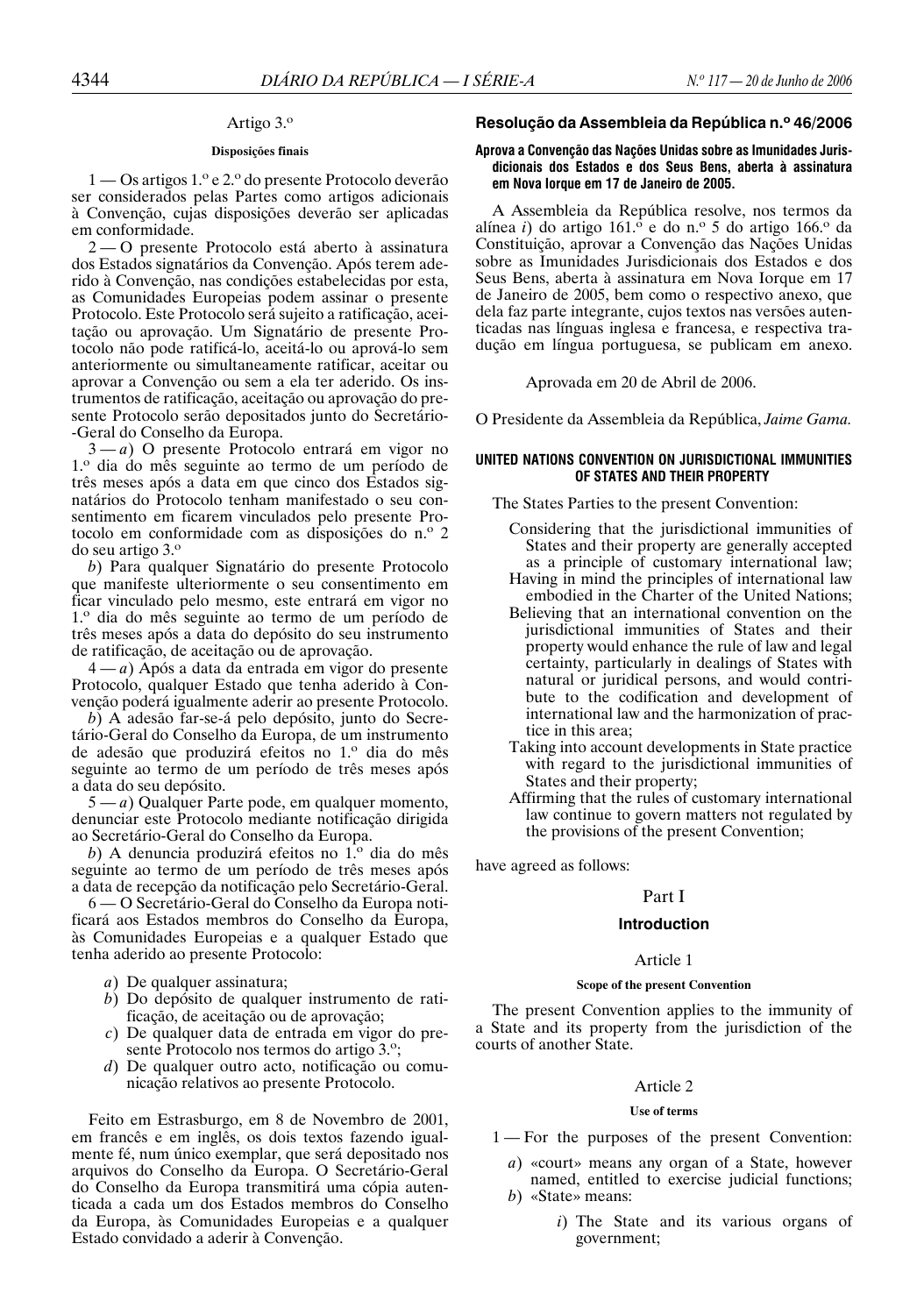- *ii*) Constituent units of a federal State or political subdivisions of the State, which are entitled to perform acts in the exercise of sovereign authority, and are acting in that capacity;
- *iii*) Agencies or instrumentalities of the State or other entities, to the extent that they are entitled to perform and are actually performing acts in the exercise of sovereign authority of the State;
- *iv*) Representatives of the State acting in that capacity;
- *c*) «commercial transaction» means:
	- *i*) Any commercial contract or transaction for the sale of goods or supply of services;
	- *ii*) Any contract for a loan or other transaction of a financial nature, including any obligation of guarantee or of indemnity in respect of any such loan or transaction;
	- *iii*) Any other contract or transaction of a commercial, industrial, trading or professional nature, but not including a contract of employment of persons.

2 — In determining whether a contract or transaction is a «commercial transaction» under paragraph 1,*c*), reference should be made primarily to the nature of the contract or transaction, but its purpose should also be taken into account if the parties to the contract or transaction have so agreed, or if, in the practice of the State of the forum, that purpose is relevant to determining the non-commercial character of the contract or transaction.

3 — The provisions of paragraphs 1 and 2 regarding the use of terms in the present Convention are without prejudice to the use of those terms or to the meanings which may be given to them in other international instruments or in the internal law of any State.

## Article 3

## **Privileges and immunities not affected by the present Convention**

1 — The present Convention is without prejudice to the privileges and immunities enjoyed by a State under international law in relation to the exercise of the functions of:

- *a*) Its diplomatic missions, consular posts, special missions, missions to international organizations or delegations to organs of international organizations or to international conferences; and
- *b*) Persons connected with them.

2— The present Convention is without prejudice to privileges and immunities accorded under international law to heads of State ratione personae.

3 — The present Convention is without prejudice to the immunities enjoyed by a State under international law with respect to aircraft or space objects owned or operated by a State.

## Article 4

## **Non-retroactivity of the present Convention**

Without prejudice to the application of any rules set forth in the present Convention to which jurisdictional immunities of States and their property are subject under international law independently of the present Convention, the present Convention shall not apply to any question of jurisdictional immunities of States or their property arising in a proceeding instituted against a State before a court of another State prior to the entry into force of the present Convention for the States concerned.

# Part II

# **General principles**

## Article 5

## **State immunity**

A State enjoys immunity, in respect of itself and its property, from the jurisdiction of the courts of another State subject to the provisions of the present Convention.

## Article 6

## **Modalities for giving effect to State immunity**

1 — A State shall give effect to State immunity under article 5 by refraining from exercising jurisdiction in a proceeding before its courts against another State and to that end shall ensure that its courts determine on their own initiative that the immunity of that other State under article 5 is respected.

2 — A proceeding before a court of a State shall be considered to have been instituted against another State if that other State:

- *a*) Is named as a party to that proceeding; or
- *b*) Is not named as a party to the proceeding but the proceeding in effect seeks to affect the property, rights, interests or activities of that other State.

## Article 7

## **Express consent to exercise of jurisdiction**

1 — A State cannot invoke immunity from jurisdiction in a proceeding before a court of another State with regard to a matter or case if it has expressly consented to the exercise of jurisdiction by the court with regard to the matter or case:

- *a*) By international agreement;
- *b*) In a written contract; or
- *c*) By a declaration before the court or by a written communication in a specific proceeding.

2 — Agreement by a State for the application of the law of another State shall not be interpreted as consent to the exercise of jurisdiction by the courts of that other State.

## Article 8

## **Effect of participation in a proceeding before a court**

1 — A State cannot invoke immunity from jurisdiction in a proceeding before a court of another State if it has:

- *a*) Itself instituted the proceeding; or
- *b*) Intervened in the proceeding or taken any other step relating to the merits. However, if the State satisfies the court that it could not have acquired knowledge of facts on which a claim to immunity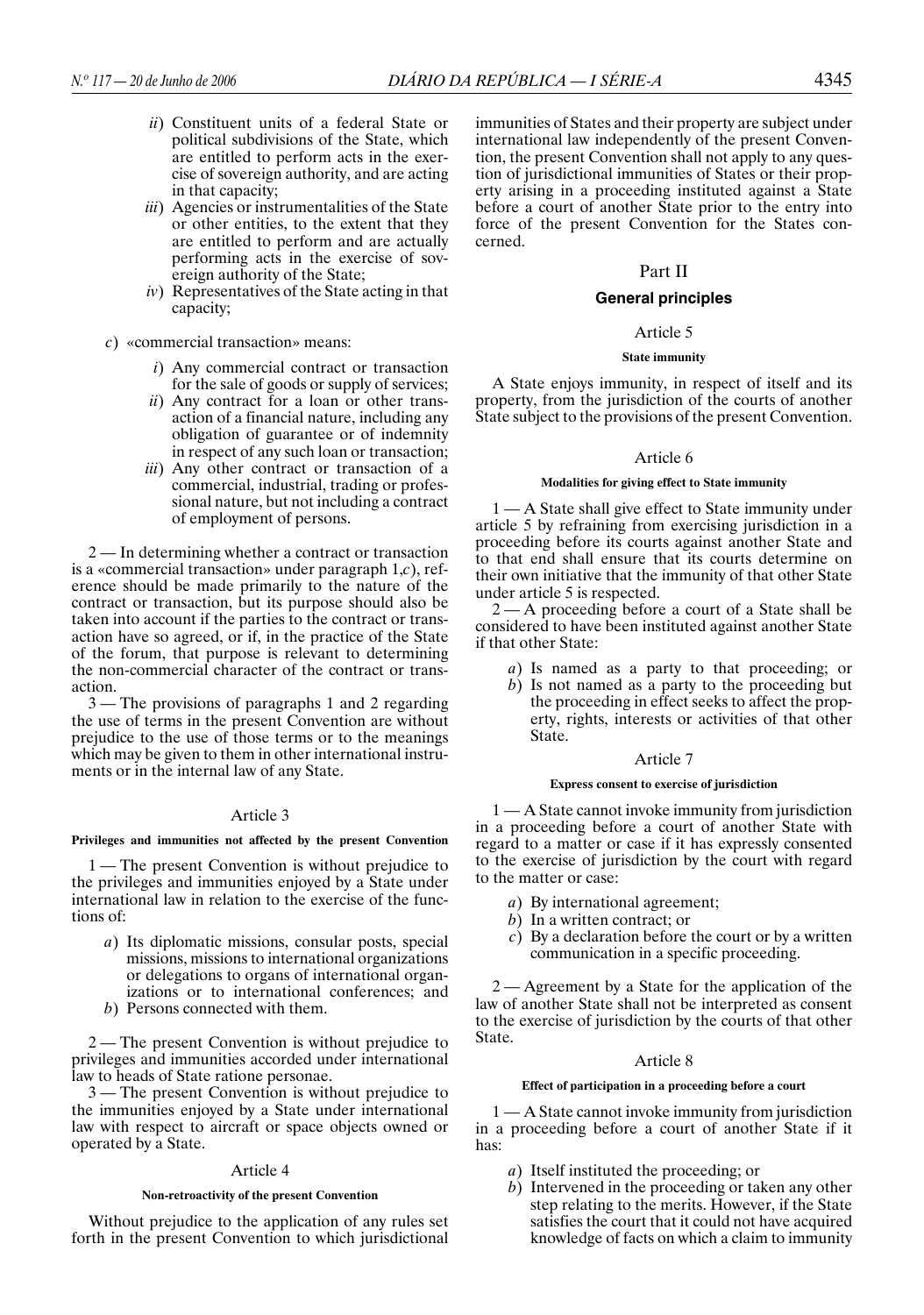can be based until after it took such a step, it can claim immunity based on those facts, provided it does so at the earliest possible moment.

2 — A State shall not be considered to have consented to the exercise of jurisdiction by a court of another State if it intervenes in a proceeding or takes any other step for the sole purpose of:

- *a*) Invoking immunity; or
- *b*) Asserting a right or interest in property at issue in the proceeding.

3 — The appearance of a representative of a State before a court of another State as a witness shall not be interpreted as consent by the former State to the exercise of jurisdiction by the court.

4 — Failure on the part of a State to enter an appearance in a proceeding before a court of another State shall not be interpreted as consent by the former State to the exercise of jurisdiction by the court.

## Article 9

#### **Counterclaims**

1 — A State instituting a proceeding before a court of another State cannot invoke immunity from the jurisdiction of the court in respect of any counterclaim arising out of the same legal relationship or facts as the principal claim.

2 — A State intervening to present a claim in a proceeding before a court of another State cannot invoke immunity from the jurisdiction of the court in respect of any counterclaim arising out of the same legal relationship or facts as the claim presented by the State.

3 — A State making a counterclaim in a proceeding instituted against it before a court of another State cannot invoke immunity from the jurisdiction of the court in respect of the principal claim.

# Part III

# **Proceedings in which State immunity cannot be invoked**

## Article 10

## **Commercial transactions**

1 — If a State engages in a commercial transaction with a foreign natural or juridical person and, by virtue of the applicable rules of private international law, differences relating to the commercial transaction fall within the jurisdiction of a court of another State, the State cannot invoke immunity from that jurisdiction in a proceeding arising out of that commercial transaction.

2 — Paragraph 1 does not apply:

- *a*) In the case of a commercial transaction between States; or
- *b*) If the parties to the commercial transaction have expressly agreed otherwise.

3 — Where a State enterprise or other entity established by a State which has an independent legal personality and is capable of:

- *a*) Suing or being sued; and
- *b*) Acquiring, owning or possessing and disposing of property, including property which that State has authorized it to operate or manage;

is involved in a proceeding which relates to a commercial transaction in which that entity is engaged, the immunity from jurisdiction enjoyed by that State shall not be affected.

## Article 11

## **Contracts of employment**

1 — Unless otherwise agreed between the States concerned, a State cannot invoke immunity from jurisdiction before a court of another State which is otherwise competent in a proceeding which relates to a contract of employment between the State and an individual for work performed or to be performed, in whole or in part, in the territory of that other State.

2 — Paragraph 1 does not apply if:

- *a*) The employee has been recruited to perform particular functions in the exercise of governmental authority;
- *b*) The employee is:
	- *i*) A diplomatic agent, as defined in the Vienna Convention on Diplomatic Relations of 1961;
	- *ii*) A consular officer, as defined in the Vienna Convention on Consular Relations of 1963;
	- *iii*) A member of the diplomatic staff of a permanent mission to an international organization or of a special mission, or is recruited to represent a State at an international conference; or
	- *iv*) Any other person enjoying diplomatic immunity;
- *c*) The subject-matter of the proceeding is the recruitment, renewal of employment or reinstatement of an individual;
- *d*) The subject-matter of the proceeding is the dismissal or termination of employment of an individual and, as determined by the head of State, the head of Government or the Minister for Foreign Affairs of the employer State, such a proceeding would interfere with the security interests of that State;
- *e*) The employee is a national of the employer State at the time when the proceeding is instituted, unless this person has the permanent residence in the State of the forum; or
- *f*) The employer State and the employee have otherwise agreed in writing, subject to any considerations of public policy conferring on the courts of the State of the forum exclusive jurisdiction by reason of the subject-matter of the proceeding.

## Article 12

#### **Personal injuries and damage to property**

Unless otherwise agreed between the States concerned, a State cannot invoke immunity from jurisdiction before a court of another State which is otherwise competent in a proceeding which relates to pecuniary compensation for death or injury to the person, or damage to or loss of tangible property, caused by an act or omission which is alleged to be attributable to the State, if the act or omission occurred in whole or in part in the territory of that other State and if the author of the act or omission was present in that territory at the time of the act or omission.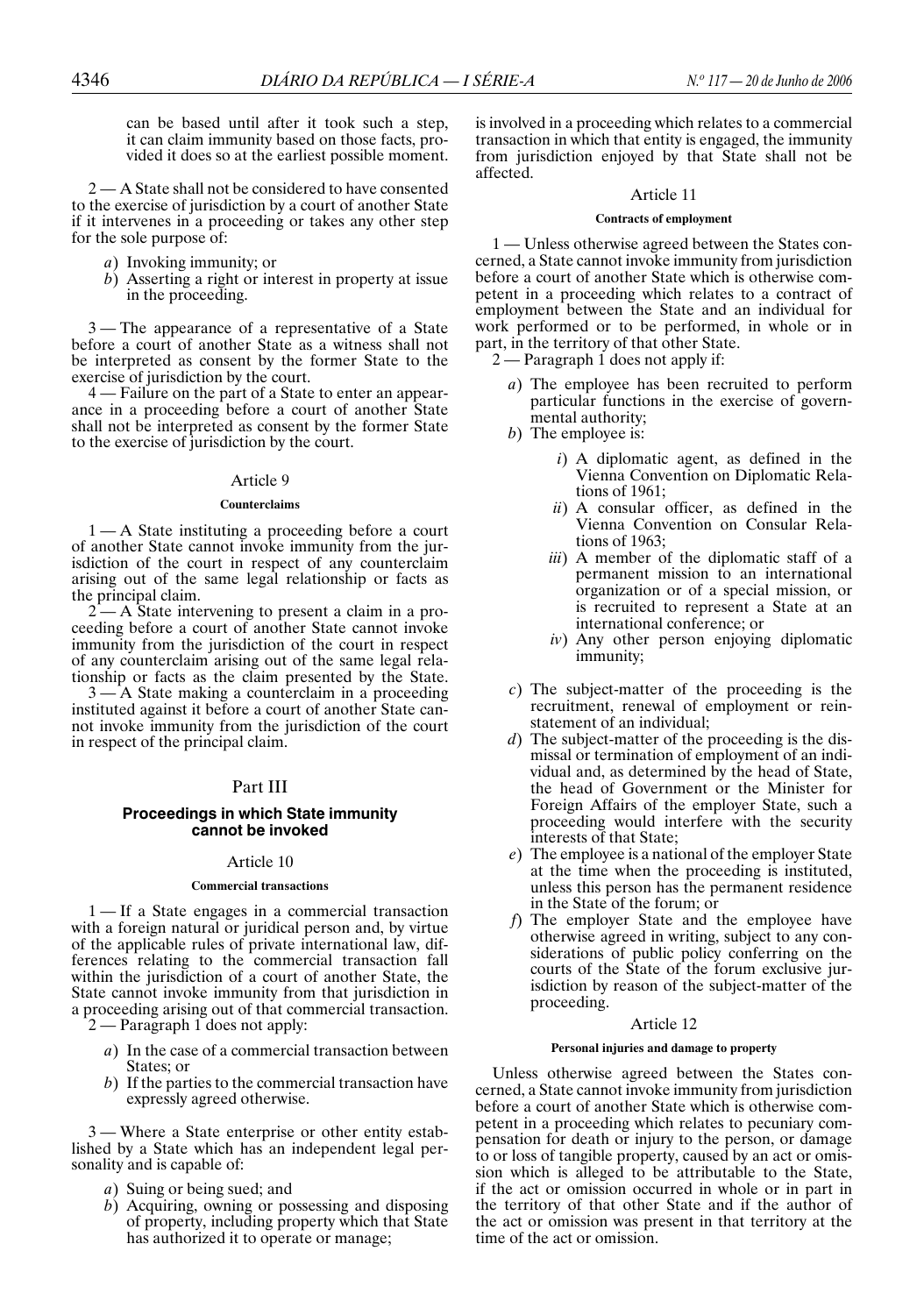#### **Ownership, possession and use of property**

Unless otherwise agreed between the States concerned, a State cannot invoke immunity from jurisdiction before a court of another State which is otherwise competent in a proceeding which relates to the determination of:

- *a*) Any right or interest of the State in, or its possession or use of, or any obligation of the State arising out of its interest in, or its possession or use of, immovable property situated in the State of the forum;
- *b*) Any right or interest of the State in movable or immovable property arising by way of succession, gift or bona vacantia; or
- *c*) Any right or interest of the State in the administration of property, such as trust property, the estate of a bankrupt or the property of a company in the event of its winding up.

# Article 14

#### **Intellectual and industrial property**

Unless otherwise agreed between the States concerned, a State cannot invoke immunity from jurisdiction before a court of another State which is otherwise competent in a proceeding which relates to:

- *a*) The determination of any right of the State in a patent, industrial design, trade name or business name, trademark, copyright or any other form of intellectual or industrial property which enjoys a measure of legal protection, even if provisional, in the State of the forum; or
- *b*) An alleged infringement by the State, in the territory of the State of the forum, of a right of the nature mentioned in subparagraph *a*) which belongs to a third person and is protected in the State of the forum.

#### Article 15

#### **Participation in companies or other collective bodies**

1 — A State cannot invoke immunity from jurisdiction before a court of another State which is otherwise competent in a proceeding which relates to its participation in a company or other collective body, whether incorporated or unincorporated, being a proceeding concerning the relationship between the State and the body or the other participants therein, provided that the body:

- *a*) Has participants other than States or international organizations; and
- *b*) Is incorporated or constituted under the law of the State of the forum or has its seat or principal place of business in that State.

2 — A State can, however, invoke immunity from jurisdiction in such a proceeding if the States concerned have so agreed or if the parties to the dispute have so provided by an agreement in writing or if the instrument establishing or regulating the body in question contains provisions to that effect.

## Article 16

#### **Ships owned or operated by a State**

1 — Unless otherwise agreed between the States concerned, a State which owns or operates a ship cannot invoke immunity from jurisdiction before a court of another State which is otherwise competent in a proceeding which relates to the operation of that ship if, at the time the cause of action arose, the ship was used for other than government non-commercial purposes.

2 — Paragraph 1 does not apply to warships, or naval auxiliaries, nor does it apply to other vessels owned or operated by a State and used, for the time being, only on government non-commercial service.

3 — Unless otherwise agreed between the States concerned, a State cannot invoke immunity from jurisdiction before a court of another State which is otherwise competent in a proceeding which relates to the carriage of cargo on board a ship owned or operated by that State if, at the time the cause of action arose, the ship was used for other than government non-commercial purposes.

4 — Paragraph 3 does not apply to any cargo carried on board the ships referred to in paragraph 2, nor does it apply to any cargo owned by a State and used or intended for use exclusively for government non-commercial purposes.

5 — States may plead all measures of defense, prescription and limitation of liability which are available to private ships and cargoes and their owners.

 $\overline{6}$  — If in a proceeding there arises a question relating to the government and non-commercial character of a ship owned or operated by a State or cargo owned by a State, a certificate signed by a diplomatic representative or other competent authority of that State and communicated to the court shall serve as evidence of the character of that ship or cargo.

# Article 17

#### **Effect of an arbitration agreement**

If a State enters into an agreement in writing with a foreign natural or juridical person to submit to arbitration differences relating to a commercial transaction, that State cannot invoke immunity from jurisdiction before a court of another State which is otherwise competent in a proceeding which relates to:

- *a*) The validity, interpretation or application of the arbitration agreement;
- *b*) The arbitration procedure; or
- *c*) The confirmation or the setting aside of the award, unless the arbitration agreement otherwise provides.

# Part IV

## **State immunity from measures of constraint in connection with proceedings before a court**

## Article 18

#### **State immunity from pre-judgment measures of constraint**

No pre-judgment measures of constraint, such as attachment or arrest, against property of a State may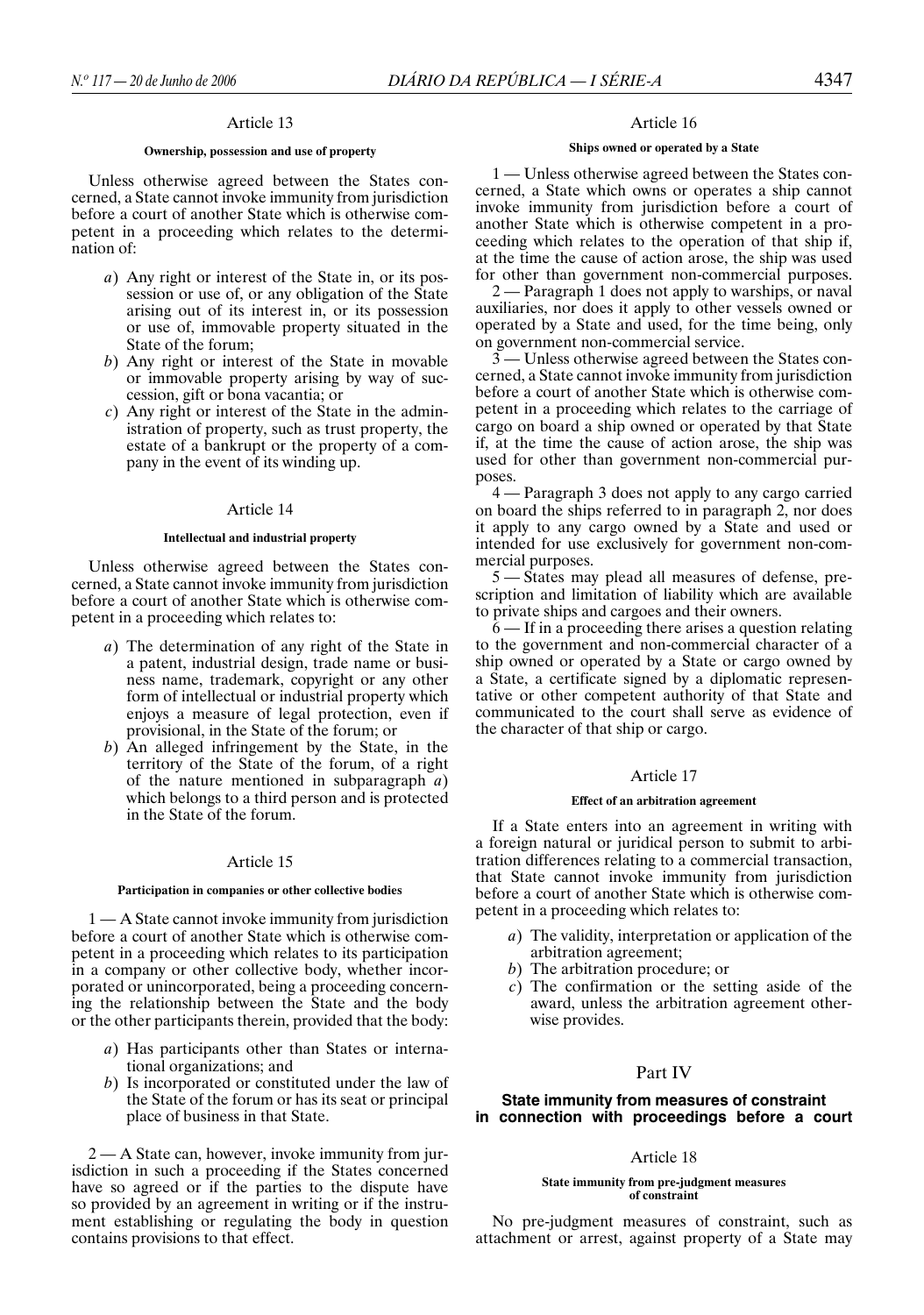be taken in connection with a proceeding before a court of another State unless and except to the extent that:

- *a*) The State has expressly consented to the taking of such measures as indicated:
	- *i*) By international agreement;
	- *ii*) By an arbitration agreement or in a written contract; or
	- *iii*) By a declaration before the court or by a written communication after a dispute between the parties has arisen; or
- *b*) The State has allocated or earmarked property for the satisfaction of the claim which is the object of that proceeding.

## Article 19

## **State immunity from post-judgment measures of constraint**

No post-judgment measures of constraint, such as attachment, arrest or execution, against property of a State may be taken in connection with a proceeding before a court of another State unless and except to the extent that:

- *a*) The State has expressly consented to the taking of such measures as indicated:
	- *i*) By international agreement;
	- *ii*) By an arbitration agreement or in a written contract; or
	- *iii*) By a declaration before the court or by a written communication after a dispute between the parties has arisen; or
- *b*) The State has allocated or earmarked property for the satisfaction of the claim which is the object of that proceeding; or
- *c*) It has been established that the property is specifically in use or intended for use by the State for other than government non-commercial purposes and is in the territory of the State of the forum, provided that post-judgment measures of constraint may only be taken against property that has a connection with the entity against which the proceeding was directed.

#### Article 20

#### **Effect of consent to jurisdiction to measures of constraint**

Where consent to the measures of constraint is required under articles 18 and 19, consent to the exercise of jurisdiction under article 7 shall not imply consent to the taking of measures of constraint.

# Article 21

#### **Specific categories of property**

1 — The following categories, in particular, of property of a State shall not be considered as property specifically in use or intended for use by the State for other than government non-commercial purposes under article 19, subparagraph *c*):

*a*) Property, including any bank account, which is used or intended for use in the performance of the functions of the diplomatic mission of the State or its consular posts, special missions, missions to international organizations or delegations to organs of international organizations or to international conferences;

- *b*) Property of a military character or used or intended for use in the performance of military functions;
- *c*) Property of the central bank or other monetary authority of the State;
- *d*) Property forming part of the cultural heritage of the State or part of its archives and not placed or intended to be placed on sale;
- *e*) Property forming part of an exhibition of objects of scientific, cultural or historical interest and not placed or intended to be placed on sale.

2 — Paragraph 1 is without prejudice to article 18 and article 19, subparagraphs *a*) and *b*).

## Part V

# **Miscellaneous provisions**

# Article 22

#### **Service of process**

1 — Service of process by writ or other document instituting a proceeding against a State shall be effected:

- *a*) In accordance with any applicable international convention binding on the State of the forum and the State concerned; or
- *b*) In accordance with any special arrangement for service between the claimant and the State concerned, if not precluded by the law of the State of the forum; or
- *c*) In the absence of such a convention or special arrangement:
	- *i*) By transmission through diplomatic channels to the Ministry of Foreign Affairs of the State concerned; or
	- *ii*) By any other means accepted by the State concerned, if not precluded by the law of the State of the forum.

2 — Service of process referred to in paragraph 1, *c*), *i*), is deemed to have been effected by receipt of the documents by the Ministry of Foreign Affairs. 3 — These documents shall be accompanied, if necessary, by a translation into the official language, or one of the official languages, of the State concerned.

4 — Any State that enters an appearance on the merits in a proceeding instituted against it may not thereafter assert that service of process did not comply with the provisions of paragraphs 1 and 3.

#### Article 23

## **Default judgment**

1 — A default judgment shall not be rendered against a State unless the court has found that:

- *a*) The requirements laid down in article 22, paragraphs 1 and 3, have been complied with;
- *b*) A period of not less than four months has expired from the date on which the service of the writ or other document instituting a proceeding has been effected or deemed to have been effected in accordance with article 22, paragraphs 1 and 2; and
- *c*) The present Convention does not preclude it from exercising jurisdiction.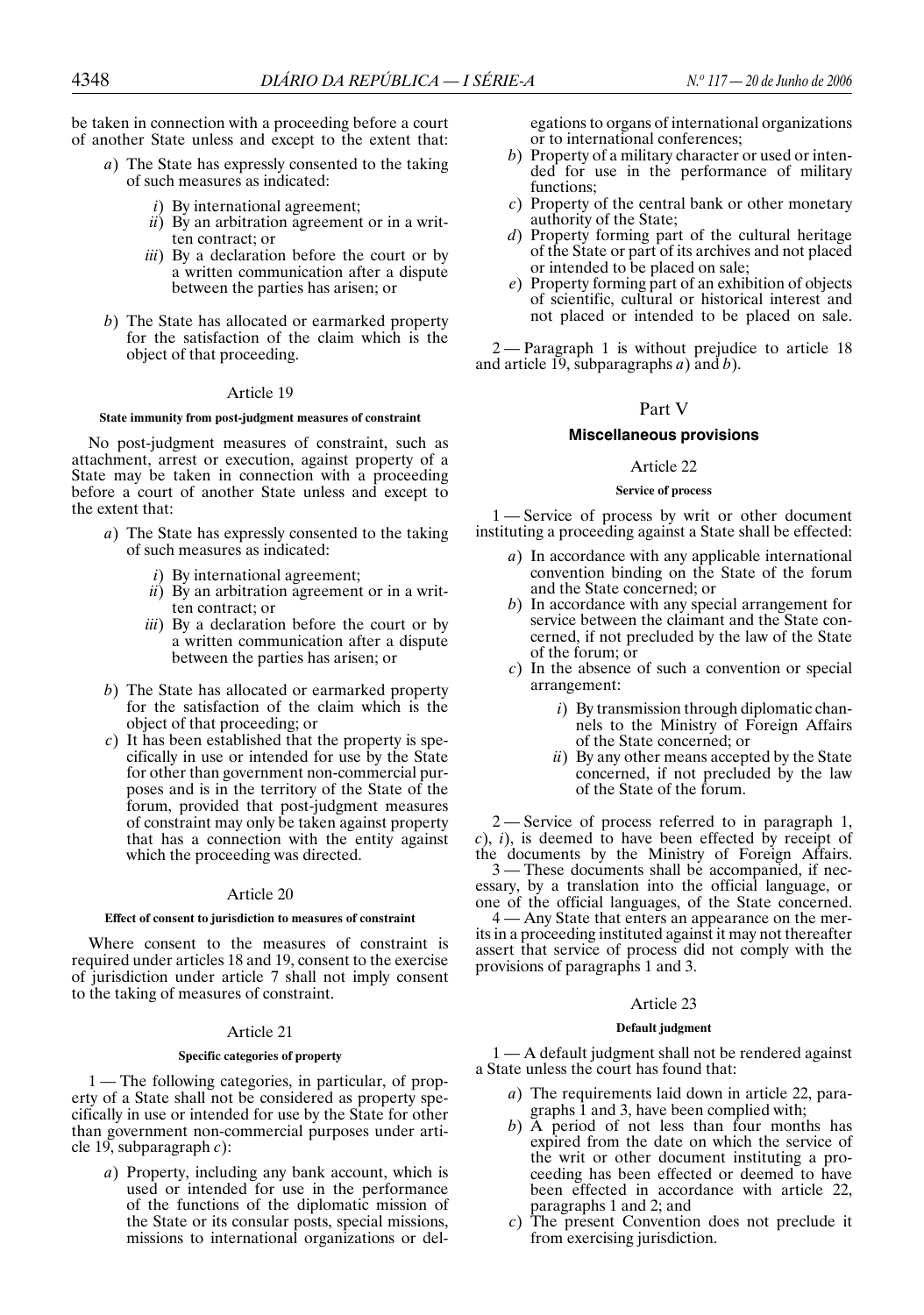2 — A copy of any default judgment rendered against a State, accompanied if necessary by a translation into the official language or one of the official languages of the State concerned, shall be transmitted to it through one of the means specified in article 22, paragraph 1, and in accordance with the provisions of that paragraph.

3 — The time-limit for applying to have a default judgment set aside shall not be less than four months and shall begin to run from the date on which the copy of the judgment is received or is deemed to have been received by the State concerned.

#### Article 24

### **Privileges and immunities during court proceedings**

1 — Any failure or refusal by a State to comply with an order of a court of another State enjoining it to perform or refrain from performing a specific act or to produce any document or disclose any other information for the purposes of a proceeding shall entail no consequences other than those which may result from such conduct in relation to the merits of the case. In particular, no fine or penalty shall be imposed on the State by reason of such failure or refusal.

 $2 - A$  State shall not be required to provide any security, bond or deposit, however described, to guarantee the payment of judicial costs or expenses in any proceeding to which it is a respondent party before a court of another State.

# Part VI

# **Final clauses**

#### Article 25

## **Annex**

The annex to the present Convention forms an integral part of the Convention.

#### Article 26

#### **Other international agreements**

Nothing in the present Convention shall affect the rights and obligations of States Parties under existing international agreements which relate to matters dealt with in the present Convention as between the parties to those agreements.

#### Article 27

#### **Settlement of disputes**

1 — States Parties shall endeavor to settle disputes concerning the interpretation or application of the present Convention through negotiation.

2 — Any dispute between two or more States Parties concerning the interpretation or application of the present Convention which cannot be settled through negotiation within six months shall, at the request of any of those States Parties, be submitted to arbitration. If, six months after the date of the request for arbitration, those States Parties are unable to agree on the organization of the arbitration, any of those States Parties may refer the dispute to the International Court of Justice by request in accordance with the Statute of the Court.

3 — Each State Party may, at the time of signature, ratification, acceptance or approval of, or accession to, the present Convention, declare that it does not consider itself bound by paragraph 2The other States Parties shall not be bound by paragraph 2 with respect to any State Party which has made such a declaration.

4 — Any State Party that has made a declaration in accordance with paragraph 3 may at any time withdraw that declaration by notification to the Secretary-General of the United Nations.

## Article 28

#### **Signature**

The present Convention shall be open for signature by all States until 17 January 2007, at United Nations Headquarters, New York.

#### Article 29

#### **Ratification, acceptance, approval or accession**

1 — The present Convention shall be subject to ratification, acceptance or approval.

2 — The present Convention shall remain open for accession by any State.

3 — The instruments of ratification, acceptance, approval or accession shall be deposited with the Secretary-General of the United Nations.

#### Article 30

## **Entry into force**

1 — The present Convention shall enter into force on the thirtieth day following the date of deposit of the thirtieth instrument of ratification, acceptance, approval or accession with the Secretary-General of the United Nations.

2 — For each State ratifying, accepting, approving or acceding to the present Convention after the deposit of the thirtieth instrument of ratification, acceptance, approval or accession, the Convention shall enter into force on the thirtieth day after the deposit by such State of its instrument of ratification, acceptance, approval or accession.

#### Article 31

#### **Denunciation**

1 — Any State Party may denounce the present Convention by written notification to the Secretary-General of the United Nations.

2 — Denunciation shall take effect one year following the date on which notification is received by the Secretary-General of the United Nations. The present Convention shall, however, continue to apply to any question of jurisdictional immunities of States or their property arising in a proceeding instituted against a State before a court of another State prior to the date on which the denunciation takes effect for any of the States concerned.

3 — The denunciation shall not in any way affect the duty of any State Party to fulfill any obligation embodied in the present Convention to which it would be subject under international law independently of the present Convention.

## Article 32

#### **Depositary and notifications**

1 — The Secretary-General of the United Nations is designated the depositary of the present Convention.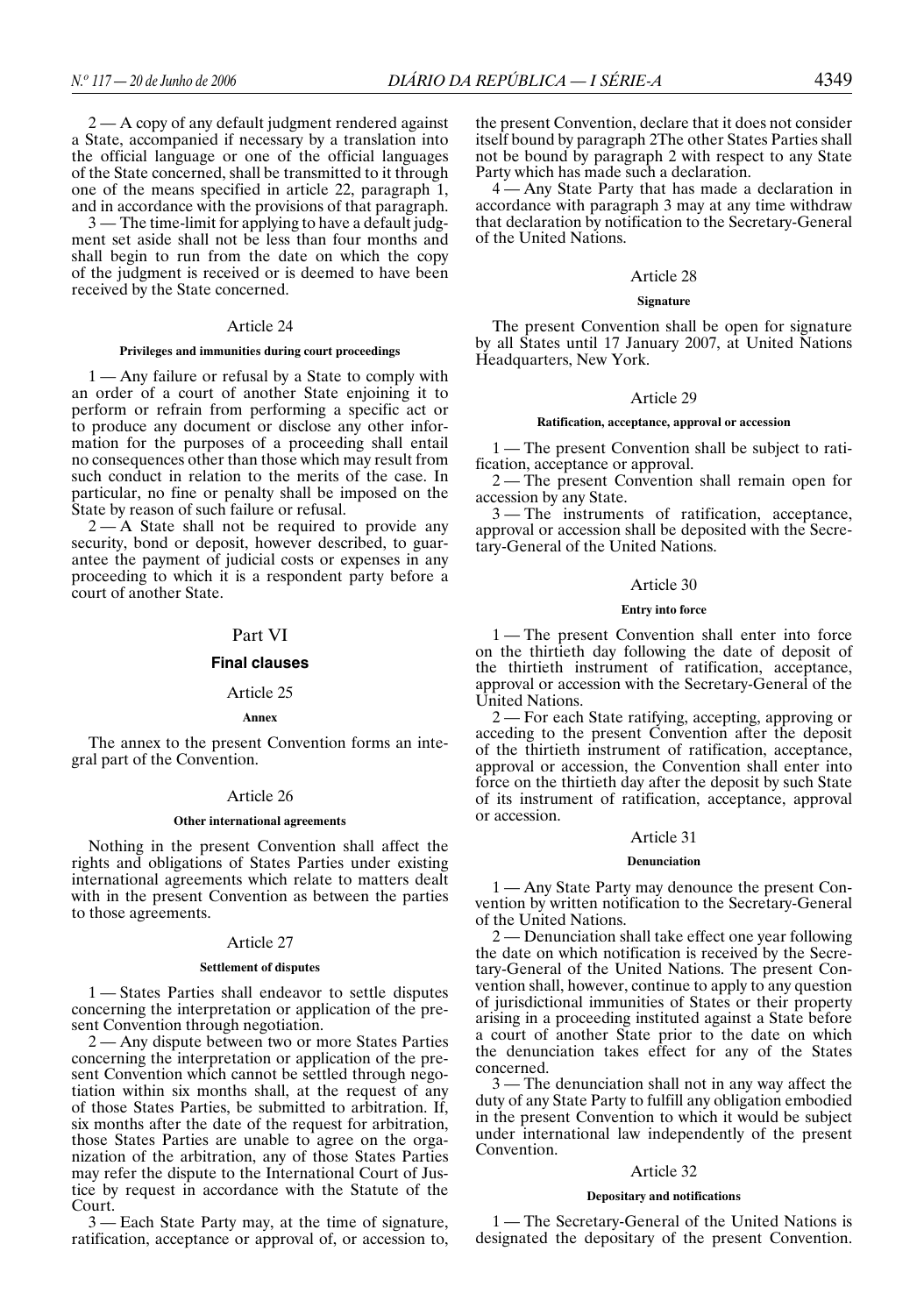2 — As depositary of the present Convention, the Secretary-General of the United Nations shall inform all States of the following:

- *a*) Signatures of the present Convention and the deposit of instruments of ratification, acceptance, approval or accession or notifications of denunciation, in accordance with articles 29 and  $31$
- *b*) The date on which the present Convention will enter into force, in accordance with article 30;
- *c*) Any acts, notifications or communications relating to the present Convention.

## Article 33

#### **Authentic texts**

The arabic, chinese, english, french, russian and spanish texts of the present Convention are equally authentic.

In witness whereof, the undersigned, being duly authorized thereto by their respective Governments, have signed this Convention opened for signature at United Nations Headquarters in New York on 17 January 2005.

#### ANNEX

#### **Understandings with respect to certain provisions of the Convention**

The present annex is for the purpose of setting out understandings relating to the provisions concerned.

#### **With respect to article 10**

The term «immunity» in article 10 is to be understood in the context of the present Convention as a whole.

Article 10, paragraph 3, does not prejudge the question of «piercing the corporate veil», questions relating to a situation where a State entity has deliberately misrepresented its financial position or subsequently reduced its assets to avoid satisfying a claim, or other related issues.

#### **With respect to article 11**

The reference in article 11, paragraph 2, *d*), to the «security interests» of the employer State is intended primarily to address matters of national security and the security of diplomatic missions and consular posts.

Under article 41 of the 1961 Vienna Convention on Diplomatic Relations and article 55 of the 1963 Vienna Convention on Consular Relations, all persons referred to in those articles have the duty to respect the laws and regulations, including labor laws, of the host country. At the same time, under article 38 of the 1961 Vienna Convention on Diplomatic Relations and article 71 of the 1963 Vienna Convention on Consular Relations, the receiving State has a duty to exercise its jurisdiction in such a manner as not to interfere unduly with the performance of the functions of the mission or the consular post.

# **With respect to articles 13 and 14**

The expression «determination» is used to refer not only to the ascertainment or verification of the existence of the rights protected, but also to the evaluation or assessment of the substance, including content, scope and extent, of such rights.

#### **With respect to article 17**

The expression «commercial transaction» includes investment matters.

#### **With respect to article 19**

The expression «entity» in subparagraph *c*) means the State as an independent legal personality, a constituent unit of a federal State, a subdivision of a State, an agency or instrumentality of a State or other entity, which enjoys independent legal personality.

The words «property that has a connection with the entity» in subparagraph *c*) are to be understood as broader than ownership or possession.

Article 19 does not prejudge the question of «piercing the corporate veil», questions relating to a situation where a State entity has deliberately misrepresented its financial position or subsequently reduced its assets to avoid satisfying a claim, or other related issues.

## **CONVENTION DES NATIONS UNIES SUR L'IMMUNITE JURIDICTIONNELLE DES ETATS ET DE LEURS BIENS**

Les États Parties à la présente Convention:

- Considérant que les immunités juridictionnelles des États et de leurs biens procèdent d'un principe généralement accepté du droit international coutumier;
- Ayant à l'esprit les principes du droit international consacrés dans la Charte des Nations Unies;
- Convaincus qu'une convention internationale sur les immunités juridictionnelles des États et de leurs biens renforcerait la prééminence du droit et la sécurité juridique, en particulier dans les rapports entre les États et les personnes physiques et morales, et contribuerait à la codification et au développement du droit international et à l'harmonisation des pratiques dans ce domaine;
- Tenant compte de l'évolution de la pratique des États en ce qui concerne les immunités juridictionnelles des États et de leurs biens;
- Affirmant que les règles du droit international coutumier continuent de régir les questions qui n'ont pas été réglées dans les dispositions de la présente Convention;

sont convenus de ce qui suit:

## Première partie

## **Introduction**

#### Article premier

#### **Portée de la présente Convention**

La présente Convention s'applique à l'immunité de juridiction d'un État et de ses biens devant les tribunaux d'un autre État.

## Article 2

#### **Emploi des termes**

- 1 Aux fins de la présente Convention:
	- *a*) Le terme «tribunal» s'entend de tout organe d'un État, quelle que soit sa dénomination, habilité à exercer des fonctions judiciaires;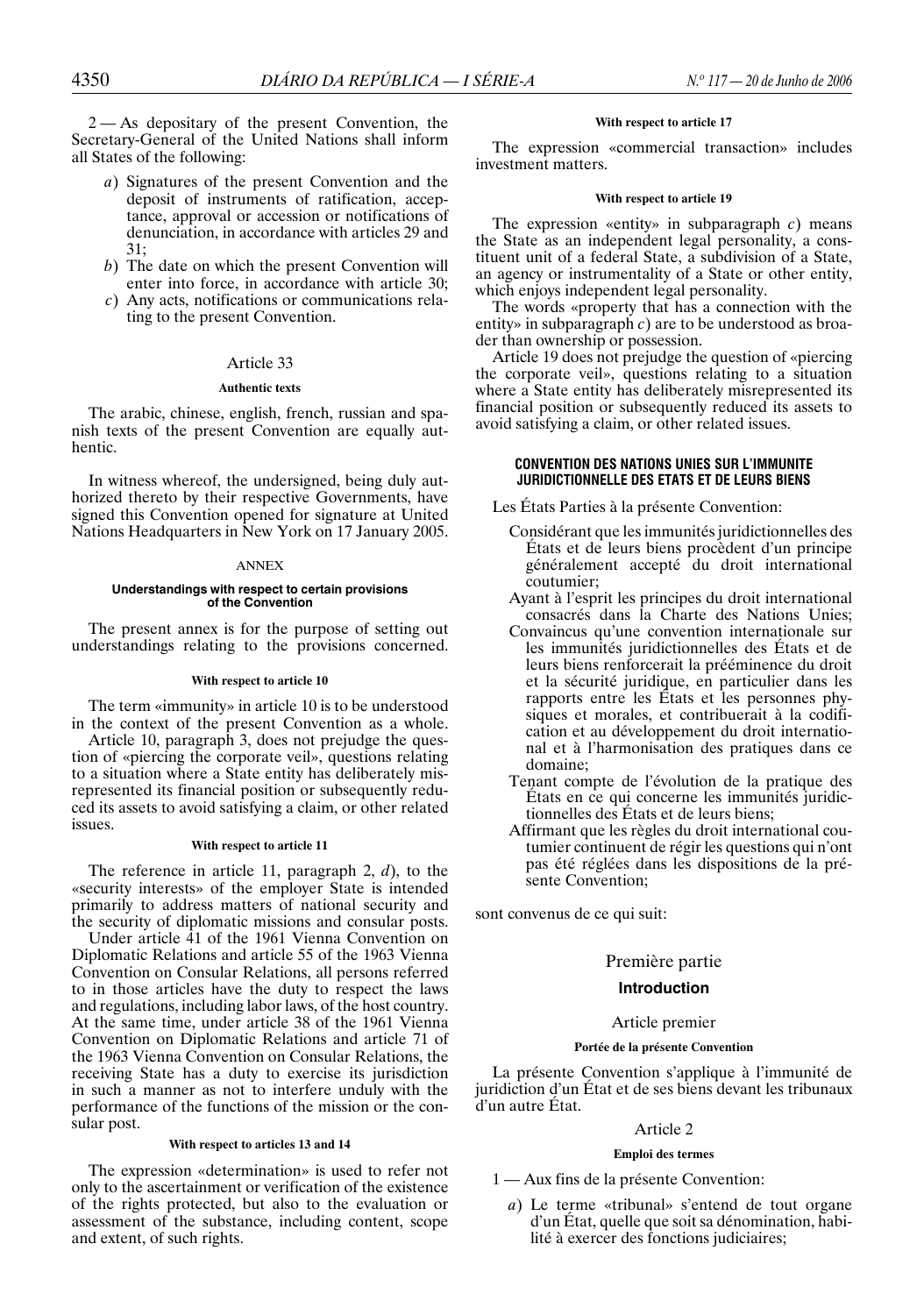- *b*) Le terme «État» désigne:
	- *i*) L'État et ses divers organes de gouvernement;
	- *ii*) Les composantes d'un État fédéral ou les subdivisions politiques de l'État qui sont habilitées à accomplir des actes dans l'exercice de l'autorité souveraine et agissent à ce titre;
	- *iii*) Les établissements ou organismes d'État ou autres entités dès lors qu'ils sont habilités à accomplir et accomplissent effectivement des actes dans l'exercice de l'autorité souveraine de l'État;
	- *iv*) Les représentants de l'État agissant à ce titre;
- *c*) L'expression «transaction commerciale» désigne:
	- *i*) Tout contrat ou transaction de caractère commercial pour la vente de biens ou la prestation de services;
	- *ii*) Tout contrat de prêt ou autre transaction de nature financière y compris toute obligation de garantie ou d'indemnisation en rapport avec un tel prêt ou une telle transaction;
	- *iii*) Tout autre contrat ou transaction de nature commerciale, industrielle ou portant sur la fourniture de biens ou de services, à l'exclusion d'un contrat de travail.

2 — Pour déterminer si un contrat ou une transaction est une «transaction commerciale» au sens de l'alinéa *c*) du paragraphe 1, il convient de tenir compte en premier lieu de la nature du contrat ou de la transaction, mais il faudrait aussi prendre en considération son but si les parties au contrat ou à la transaction en sont ainsi convenues, ou si, dans la pratique de l'État du for, ce but est pertinent pour déterminer la nature non commerciale du contrat ou de la transaction.

3 — Les dispositions des paragraphes 1 et 2 concernant l'emploi des termes dans la présente Convention n'affectent pas l'emploi de ces termes ni le sens qui peut leur être donné dans d'autres instruments internationaux ou dans le droit interne d'un État.

## Article 3

#### **Privilèges et immunités non affectés par la présente Convention**

1 — La présente Convention n'affecte pas les privilèges et immunités dont jouit un État en vertu du droit international en ce qui concerne l'exercice des fonctions:

- *a*) De ses missions diplomatiques, de ses postes consulaires, de ses missions spéciales, de ses missions auprès des organisations internationales, ou de ses délégations dans les organes des organisations internationales ou aux conférences internationales; et
- *b*) Des personnes qui y sont attachées.

2 — La présente Convention n'affecte pas non plus les privilèges et immunités que le droit international reconnaît ratione personae aux chefs d'État.

3 — La présente Convention n'affecte pas les privilèges et immunités que le droit international reconnaît à un État concernant des aéronefs ou des objets spatiaux lui appartenant ou exploités par lui.

# Article 4

## **Non-rétroactivité de la présente Convention**

Sans préjudice de l'application de toutes règles énoncées dans la présente Convention auxquelles les immunités juridictionnelles des États et de leurs biens sont soumises en vertu du droit international indépendamment de la présente Convention, cette dernière ne s'applique à aucune question relative aux immunités juridictionnelles des États ou de leurs biens soulevée dans une procédure intentée contre un État devant un tribunal d'un autre État avant l'entrée en vigueur de la présente Convention entre les États concernés.

# Deuxième partie

# **Principes généraux**

## Article 5

## **Immunité des États**

Un État jouit, pour lui-même et pour ses biens, de l'immunité de juridiction devant les tribunaux d'un autre État, sous réserve des dispositions de la présente Convention.

## Article 6

## **Modalités pour donner effet à l'immunité des États**

1 — Un État donne effet à l'immunité des États prévue par l'article 5 en s'abstenant d'exercer sa juridiction dans une procédure devant ses tribunaux contre un autre État et, à cette fin, veille à ce que ses tribunaux établissent d'office que l'immunité de cet autre État prévue par l'article 5 est respectée.

2 — Une procédure devant un tribunal d'un État est considérée comme étant intentée contre un autre État lorsque celui-ci:

- *a*) Est cité comme partie à la procédure; ou
- *b*) N'est pas cité comme partie à la procédure, mais que cette procédure vise en fait à porter atteinte aux biens, droits, intérêts ou activités de cet autre État.

# Article 7

## **Consentement exprès à l'exercice de la juridiction**

1 — Un État ne peut invoquer l'immunité de juridiction dans une procédure devant un tribunal d'un autre État à l'égard d'une matière ou d'une affaire s'il a consenti expressément à l'exercice de la juridiction de ce tribunal à l'égard de cette matière ou de cette affaire:

- *a*) Par accord international;
- *b*) Dans un contrat écrit; ou
- *c*) Par une déclaration devant le tribunal ou une communication écrite dans une procédure déterminée.

2 — L'accord donné par un État pour l'application de la loi d'un autre État n'est pas réputé valoir consentement à l'exercice de la juridiction des tribunaux de cet autre État.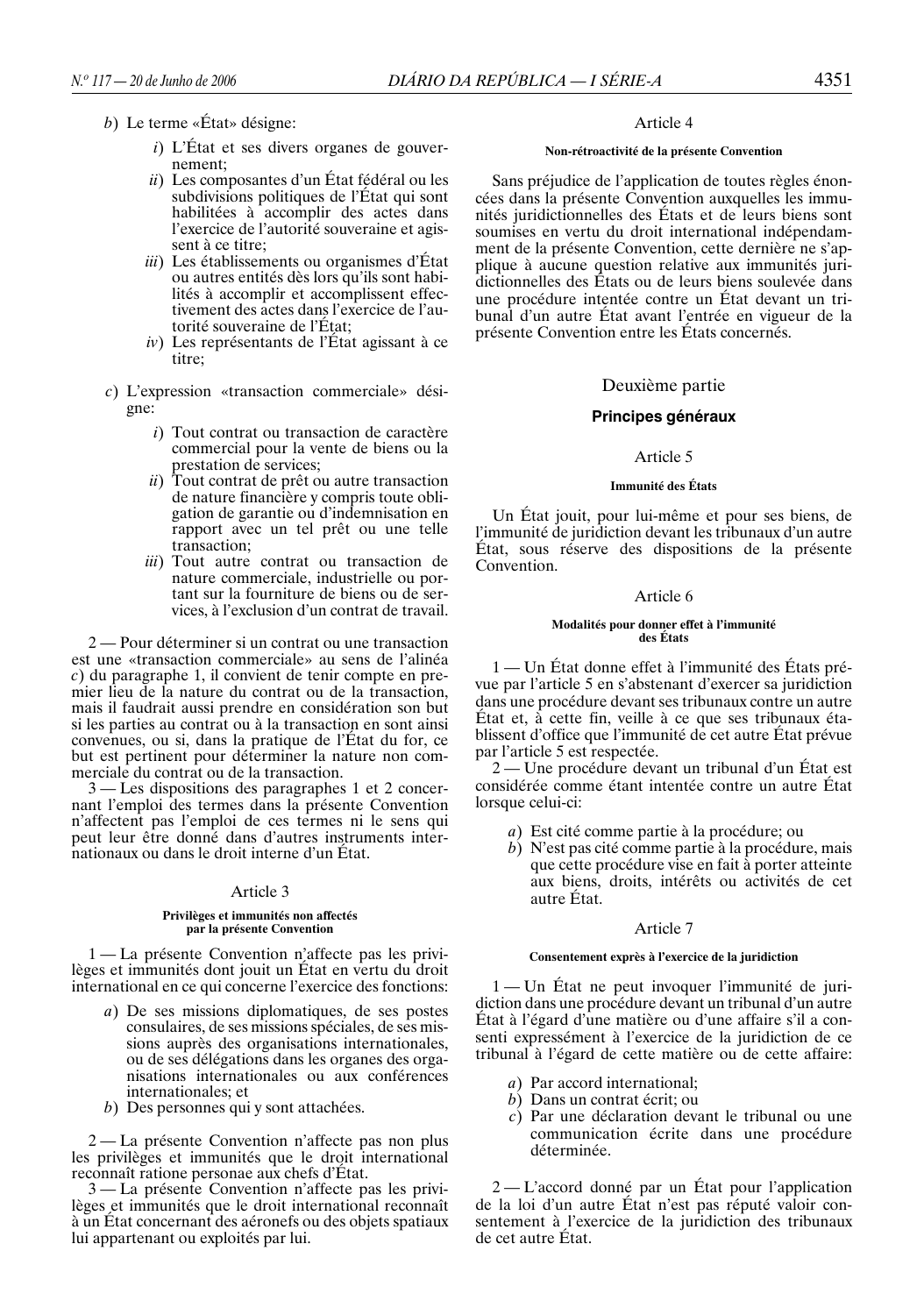#### **Effet de la participation à une procédure devant un tribunal**

1 — Un État ne peut invoquer l'immunité de juridiction dans une procédure devant un tribunal d'un autre État:

*a*) S'il a intenté lui-même ladite procédure; ou *b*) Si, quant au fond, il est intervenu à ladite procédure ou y a participé de quelque façon que ce soit. Cependant, si l'État prouve au tribunal qu'il n'a pu avoir connaissance de faits sur lesquels une demande d'immunité peut être fondée qu'après avoir participé à la procédure, il peut invoquer l'immunité sur la base de ces faits, à condition de le faire sans retard.

2 — Un État n'est pas réputé avoir consenti à l'exercice de la juridiction d'un tribunal d'un autre État s'il intervient dans une procédure ou y participe à seule fin:

- *a*) D'invoquer l'immunité; ou
- *b*) De faire valoir un droit ou un intérêt à l'égard d'un bien en cause dans la procédure.

3 — La comparution d'un représentant d'un État devant un tribunal d'un autre État comme témoin n'est pas réputée valoir consentement du premier État à l'exercice de la juridiction de ce tribunal.

4 — Le défaut de comparution d'un État dans une procédure devant un tribunal d'un autre État ne saurait s'interpréter comme valant consentement du premier État à l'exercice de la juridiction de ce tribunal.

# Article 9

## **Demandes reconventionnelles**

1 — Un État qui intente une procédure devant un tribunal d'un autre État ne peut invoquer l'immunité de juridiction devant ledit tribunal en ce qui concerne une demande reconventionnelle qui est fondée sur le même rapport de droit ou les mêmes faits que la demande principale.

2 — Un État qui intervient pour introduire une demande dans une procédure devant un tribunal d'un autre État ne peut invoquer l'immunité de juridiction devant ledit tribunal en ce qui concerne une demande reconventionnelle qui est fondée sur le même rapport de droit ou les mêmes faits que la demande introduite par lui.

3 — Un État qui introduit une demande reconventionnelle dans une procédure intentée contre lui devant un tribunal d'un autre État ne peut invoquer l'immunité de juridiction devant ledit tribunal en ce qui concerne la demande principale.

# Troisième partie

# **Procédures dans lesquelles les États ne peuvent pas invoquer l'immunité**

# Article 10

## **Transactions commerciales**

1 — Si un État effectue, avec une personne physique ou morale étrangère, une transaction commerciale et si, en vertu des règles applicables de droit international privé, les contestations relatives à cette transaction commerciale relèvent de la juridiction d'un tribunal d'un autre État, l'État ne peut invoquer l'immunité de juridiction devant ce tribunal dans une procédure découlant de ladite transaction.

2 — Le paragraphe 1 ne s'applique pas:

- *a*) Dans le cas d'une transaction commerciale entre États; ou
- *b*) Si les parties à la transaction commerciale en sont expressément convenues autrement.

3 — Lorsqu'une entreprise d'État ou une autre entité créée par l'État qui est dotée d'une personnalité juridique distincte et a la capacité:

- *a*) D'ester et d'être attrait en justice; et
- *b*) D'acquérir, de posséder ou de détenir et de céder des biens, y compris des biens que l'État l'a autorisée à exploiter ou à gérer;

est impliquée dans une procédure se rapportant à une transaction commerciale dans laquelle elle est engagée, l'immunité de juridiction dont jouit l'État concerné n'est pas affectée.

# Article 11

## **Contrats de travail**

1 — À moins que les États concernés n'en conviennent autrement, un État ne peut invoquer l'immunité de juridiction devant un tribunal d'un autre État, compétent en l'espèce, dans une procédure se rapportant à un contrat de travail entre l'État et une personne physique pour un travail accompli ou devant être accompli, en totalité ou en partie, sur le territoire de cet autre État.

2 — Le paragraphe 1 ne s'applique pas:

- *a*) Si l'employé a été engagé pour s'acquitter de fonctions particulières dans l'exercice de la puissance publique;
- *b*) Si l'employé est:
	- *i*) Agent diplomatique, tel que défini dans la Convention de Vienne sur les relations diplomatiques de 1961;
	- *ii*) Fonctionnaire consulaire, tel que défini dans la Convention de Vienne sur les relations consulaires de 1963;
	- *iii*) Membre du personnel diplomatique d'une mission permanente auprès d'une organisation internationale, ou d'une mission spéciale, ou s'il est engagé pour représenter un État lors d'une conférence internationale; ou
	- *iv*) S'il s'agit de toute autre personne jouissant de l'immunité diplomatique;
- *c*) Si l'action a pour objet l'engagement, le renouvellement de l'engagement ou la réintégration d'un candidat;
- *d*) Si l'action a pour objet le licenciement ou la résiliation du contrat d'un employé et si, de l'avis du chef de l'État, du chef du gouvernement ou du Ministre des affaires étrangères de l'État employeur, cette action risque d'interférer avec les intérêts de l'État en matière de sécurité;
- *e*) Si l'employé est ressortissant de l'État employeur au moment où l'action est engagée, à moins qu'il n'ait sa résidence permanente dans l'État du for; ou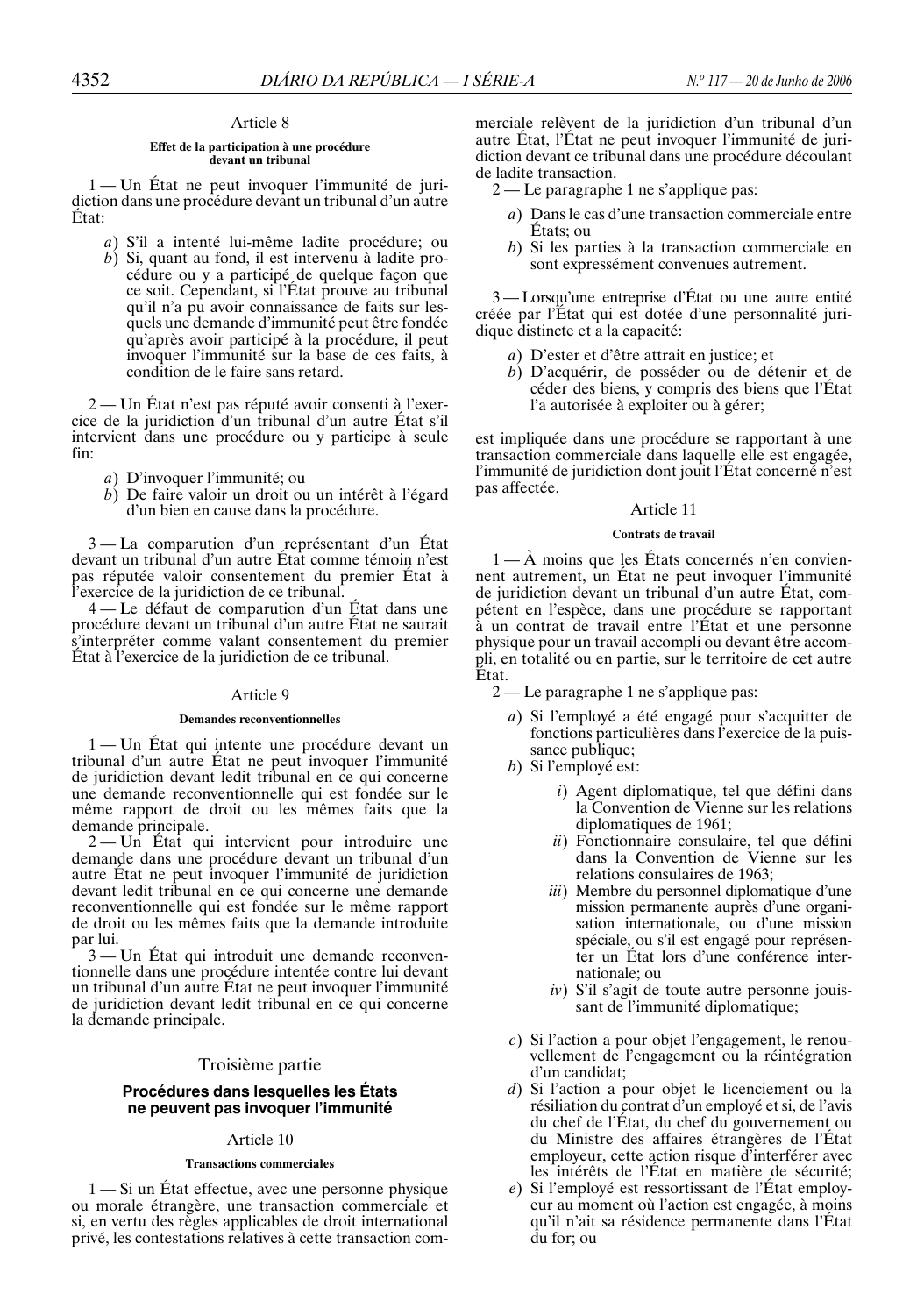*f*) Si l'employé et l'État employeur en sont convenus autrement par écrit, sous réserve de considérations d'ordre public conférant aux tribunaux de l'État du for juridiction exclusive en raison de l'objet de l'action.

## Article 12

#### **Atteintes à l'intégrité physique d'une personne ou dommages aux biens**

À moins que les États concernés n'en conviennent autrement, un État ne peut invoquer l'immunité de juridiction devant un tribunal d'un autre État, compétent en l'espèce, dans une procédure se rapportant à une action en réparation pécuniaire en cas de décès ou d'atteinte à l'intégrité physique d'une personne, ou en cas de dommage ou de perte d'un bien corporel, dus à un acte ou à une omission prétendument attribuables à l'État, si cet acte ou cette omission se sont produits, en totalité ou en partie, sur le territoire de cet autre État et si l'auteur de l'acte ou de l'omission était présent sur ce territoire au moment de l'acte ou de l'omission.

## Article 13

## **Propriété, possession et usage de biens**

À moins que les États concernés n'en conviennent autrement, un État ne peut invoquer l'immunité de juridiction devant un tribunal d'un autre État, compétent en l'espèce, dans une procédure se rapportant à la détermination:

- *a*) D'un droit ou intérêt de l'État sur un bien immobilier situé sur le territoire de l'État du for, de la possession du bien immobilier par l'État ou de l'usage qu'il en fait, ou d'une obligation de l'État en raison de son intérêt juridique au regard de ce bien immobilier, de sa possession ou de son usage;
- *b*) D'un droit ou intérêt de l'État sur un bien mobilier ou immobilier né d'une succession, d'une donation ou d'une vacance; ou
- *c*) D'un droit ou intérêt de l'État dans l'administration de biens tels que biens en trust, biens faisant partie du patrimoine d'un failli ou biens d'une société en cas de dissolution.

# Article 14

#### **Propriété intellectuelle et industrielle**

À moins que les États concernés n'en conviennent autrement, un État ne peut invoquer l'immunité de juridiction devant un tribunal d'un autre État, compétent en l'espèce, dans une procédure se rapportant à:

- *a*) La détermination d'un droit de l'État sur un brevet, un dessin ou modèle industriel, un nom commercial ou une raison sociale, une marque de fabrique ou de commerce ou un droit d'auteur ou toute autre forme de propriété intellectuelle ou industrielle, qui bénéficie d'une mesure de protection juridique, même provisoire, dans l'État du for; ou
- *b*) Une allégation de non-respect par l'État, sur le territoire de l'État du for, d'un droit du type visé à l'alinéa *a*) appartenant à un tiers et protégé par l'État du for.

## Article 15

#### **Participation à des sociétés ou autres groupements**

1 — Un État ne peut invoquer l'immunité de juridiction devant un tribunal d'un autre État, compétent en l'espèce, dans une procédure se rapportant à sa participation dans une société ou un groupement ayant ou non la personnalité juridique et concernant les rapports entre l'État et la société ou le groupement ou les autres parties, dès lors que la société ou le groupement:

- *a*) Comprennent des parties autres que des États ou des organisations internationales; et
- *b*) Sont enregistrés ou constitués selon la loi de l'État du for ou ont leur siège ou leur principal lieu d'activité dans cet État.

2 — Un État peut toutefois invoquer l'immunité de juridiction dans une telle procédure si les États intéressés en sont ainsi convenus ou si les parties au différend en ont ainsi disposé par accord écrit ou si l'instrument établissant ou régissant la société ou le groupement en question contient des dispositions à cet effet.

## Article 16

# **Navires dont un État est le propriétaire ou l'exploitant**

1 — A moins que les États concernés n'en conviennent autrement, un État propriétaire ou exploitant d'un navire ne peut invoquer l'immunité de juridiction devant un tribunal d'un autre État, compétent en l'espèce, dans une procédure se rapportant à l'exploitation de ce navire si, au moment du fait qui a donné lieu à l'action, le navire était utilisé autrement qu'à des fins de service public non commerciales.

2 — Le paragraphe 1 ne s'applique ni aux navires de guerre et navires auxiliaires, ni aux autres navires dont un État est le propriétaire ou l'exploitant et qui sont, pour le moment, utilisés exclusivement, pour un service public non commercial.

3 — À moins que les États concernés n'en conviennent autrement, un État ne peut invoquer l'immunité de juridiction devant un tribunal d'un autre État, compétent en l'espèce, dans une procédure se rapportant au transport d'une cargaison à bord d'un navire dont un État est le propriétaire ou l'exploitant si, au moment du fait qui a donné lieu à l'action, le navire était utilisé autrement qu'à des fins de service public non commerciales.

4 — Le paragraphe 3 ne s'applique ni à une cargaison transportée à bord des navires visés au paragraphe 2 ni à une cargaison dont un État est propriétaire et qui est utilisée ou destinée à être utilisée exclusivement à des fins de service public non commerciales.

5 — Les États peuvent invoquer tous les moyens de défense, de prescription et de limitation de responsabilité dont peuvent se prévaloir les navires et cargaisons privés et leurs propriétaires.

6 — Si, dans une procédure, la question du caractère gouvernemental et non commercial d'un navire dont un État est le propriétaire ou l'exploitant ou d'une cargaison dont un État est propriétaire se trouve posée, la production devant le tribunal d'une attestation signée par un représentant diplomatique ou autre autorité compétente de cet État vaudra preuve du caractère de ce navire ou de cette cargaison.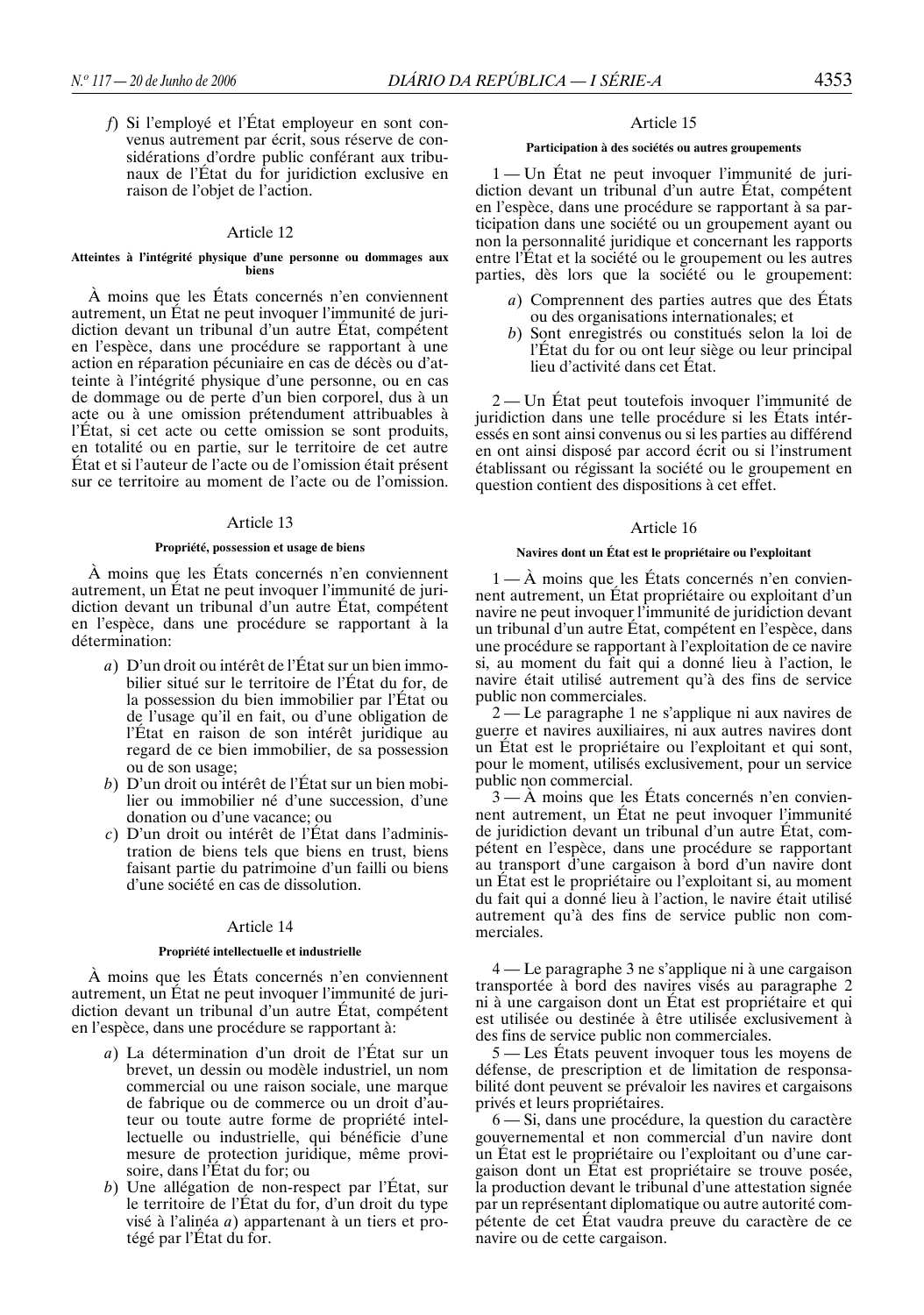# **Effet d'un accord d'arbitrage**

Si un État conclut par écrit un accord avec une personne physique ou morale étrangère afin de soumettre à l'arbitrage des contestations relatives à une transaction commerciale, cet État ne peut invoquer l'immunité de juridiction devant un tribunal d'un autre État, compétent en l'espèce, dans une procédure se rapportant:

- *a*) À la validité, à l'interprétation ou à l'application de l'accord d'arbitrage;
- *b*) À la procédure d'arbitrage; ou
- *c*) À la confirmation ou au rejet de la sentence arbitrale, à moins que l'accord d'arbitrage n'en dispose autrement.

# Quatrième partie

## **Immunité des États à l'égard des mesures de contrainte en relation avec une procédure devant un tribunal**

#### Article 18

#### **Immunité des États à l'égard des mesures de contraintes antérieures au jugement**

Il ne peut être procédé antérieurement au jugement à aucune mesure de contrainte, telle que saisie ou saisie-arrêt, contre les biens d'un État en relation avec une procédure devant un tribunal d'un autre État, excepté si et dans la mesure où:

- *a*) L'État a expressément consenti à l'application de telles mesures dans les termes indiqués:
	- *i*) Par un accord international;
	- *ii*) Par une convention d'arbitrage ou un contrat écrit; ou
	- *iii*) Par une déclaration devant le tribunal ou une communication écrite faite après la survenance d'un différend entre les parties; ou
- *b*) L'État a réservé ou affecté des biens à la satisfaction de la demande qui fait l'objet de cette procédure.

## Article 19

#### **Immunité des États à l'égard des mesures de contrainte postérieures au jugement**

Aucune mesure de contrainte postérieure au jugement, telle que saisie, saisie-arrêt ou saisie-exécution, ne peut être prise contre des biens d'un État en relation avec une procédure intentée devant un tribunal d'un autre État, excepté si et dans la mesure où:

- *a*) L'État a expressément consenti à l'application de telles mesures dans les termes indiqués:
	- *i*) Par un accord international;
	- *ii*) Par une convention d'arbitrage ou un contrat écrit; ou
	- *iii*) Par une déclaration devant le tribunal ou une communication écrite faite après la survenance du différend entre les parties; ou
- *b*) L'État a réservé ou affecté des biens à la satisfaction de la demande qui fait l'objet de cette procédure; ou

*c*) Il a été établi que les biens sont spécifiquement utilisés ou destinés à être utilisés par l'État autrement qu'à des fins de service public non commerciales et sont situés sur le territoire de l'État du for, à condition que les mesures de contrainte postérieures au jugement ne portent que sur des biens qui ont un lien avec l'entité contre laquelle la procédure a été intentée.

# Article 20

#### **Effet du consentement à l'exercice de la juridiction sur l'adoption de mesures de contrainte**

Dans les cas où le consentement à l'adoption de mesures de contrainte est requis en vertu des articles 18 et 19, le consentement à l'exercice de la juridiction au titre de l'article 7 n'implique pas qu'il y ait consentement à l'adoption de mesures de contrainte.

### Article 21

## **Catégories spécifiques de biens**

1 — Les catégories de biens d'État ci-après ne sont notamment pas considérées comme des biens spécifiquement utilisés ou destinés à être utilisés par l'État autrement qu'à des fins de service public non commerciales au sens des dispositions de l'alinéa *c*) de l'article 19:

- *a*) Les biens, y compris les comptes bancaires, utilisés ou destinés à être utilisés dans l'exercice des fonctions de la mission diplomatique de l'État ou de ses postes consulaires, de ses missions spéciales, de ses missions auprès des organisations internationales, ou de ses délégations dans les organes des organisations internationales ou aux conférences internationales;
- *b*) Les biens de caractère militaire ou les biens utilisés ou destinés à être utilisés dans l'exercice de fonctions militaires;
- *c*) Les biens de la banque centrale ou d'une autre autorité monétaire de l'État;
- *d*) Les biens faisant partie du patrimoine culturel de l'État ou de ses archives qui ne sont pas mis ou destinés à être mis en vente;
- *e*) Les biens faisant partie d'une exposition d'objets d'intérêt scientifique, culturel ou historique qui ne sont pas mis ou destinés à être mis en vente.

2 — Le paragraphe 1 est sans préjudice de l'article 18 et des alinéas *a*) et *b*) de l'article 19.

# Cinquième partie

## **Dispositions diverses**

#### Article 22

#### **Signification ou notification des actes introductifs d'instance**

1 — La signification ou la notification d'une assignation ou de toute autre pièce instituant une procédure contre un État est effectuée:

- *a*) Conformément à toute convention internationale applicable liant l'État du for et l'État concerné; ou
- *b*) Conformément à tout arrangement particulier en matière de signification ou de notification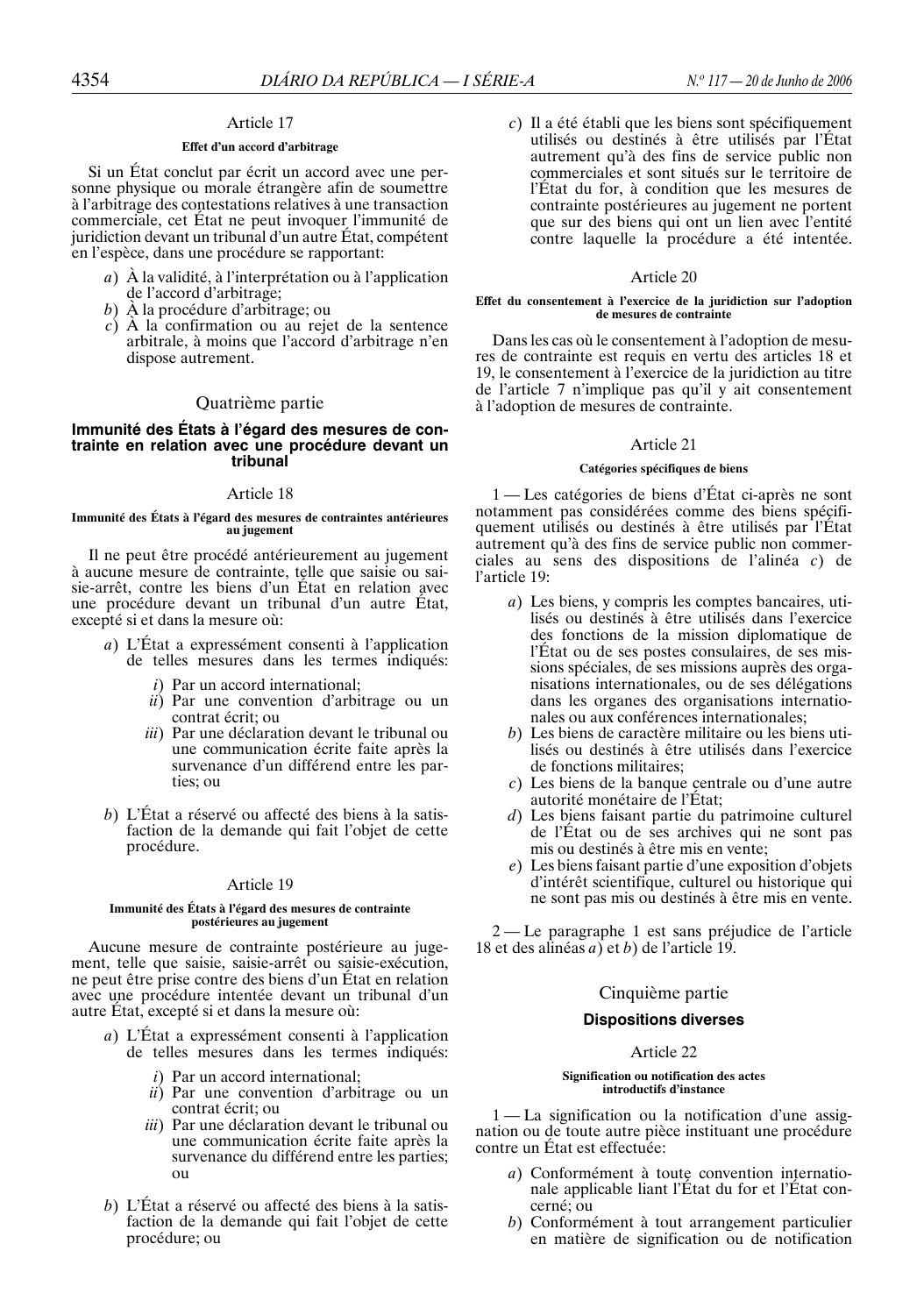intervenu entre le demandeur et l'État concerné, si la loi de l'État du for ne s'y oppose pas; ou

- *c*) En l'absence d'une telle convention ou d'un tel arrangement particulier:
	- *i*) Par communication adressée par les voies diplomatiques au Ministère des affaires étrangères de l'État concerné; ou
	- *ii*) Par tout autre moyen accepté par l'État concerné, si la loi de l'État du for ne s'y oppose pas.

2 — La signification ou la notification par le moyen visé au sous-alinéa *i*) de l'alinéa *c*) du paragraphe 1 est réputée effectuée par la réception des documents par le Ministère des affaires étrangères.

3 — Ces documents sont accompagnés, s'il y a lieu, d'une traduction dans la langue ou l'une des langues officielles de l'État concerné.

4 — Tout État qui comparaît quant au fond dans une procédure intentée contre lui ne peut ensuite exciper de la non-conformité de la signification ou de la notification de l'assignation avec les dispositions des paragraphes 1 et 3.

#### Article 23

## **Jugement par défaut**

1 — Un jugement par défaut ne peut être rendu contre un État, à moins que le Tribunal ne s'assure:

- *a*) Que les conditions prévues aux paragraphes 1 et 3 de l'article 22 ont été respectées;
- *b*) Qu'il s'est écoulé un délai de quatre mois au moins à partir de la date à laquelle la signification ou la notification de l'assignation ou autre pièce instituant la procédure a été effectuée ou est réputée avoir été effectuée conformément aux paragraphes 1 et 2 de l'article 22; et
- *c*) Que la présente Convention ne lui interdise pas d'exercer sa juridiction.

2 — Une copie de tout jugement par défaut rendu contre un État, accompagnée, s'il y a lieu, d'une traduction dans la langue ou l'une des langues officielles de l'État concerné, est communiquée à celui-ci par l'un des moyens spécifiés au paragraphe 1 de l'article 22 et conformément aux dispositions dudit paragraphe.

3 — Le délai pour former un recours contre un jugement par défaut ne pourra être inférieur à quatre mois et commencera à courir à la date à laquelle la copie du jugement a été reçue ou est réputée avoir été reçue par l'État concerné.

## Article 24

# **Privilèges et immunités en cours de procédure devant un tribunal**

1 — Toute omission ou tout refus par un État de se conformer à une décision du tribunal d'un autre État lui enjoignant d'accomplir ou de s'abstenir d'accomplir un acte déterminé ou de produire une pièce ou divulguer toute autre information aux fins d'une procédure n'entraîne pas de conséquences autres que celles qui peuvent résulter, quant au fond de l'affaire, de ce comportement. En particulier, aucune amende ou autre peine ne sera imposée à l'État en raison d'une telle omission ou d'un tel refus.

2 — Un État n'est pas tenu de fournir un cautionnement ni de constituer un dépôt, sous quelque dénomination que ce soit, en garantie du paiement des frais et dépens d'une procédure à laquelle il est partie défenderesse devant un tribunal d'un autre État.

# Sixième partie

## **Clauses finales**

## Article 25

## **Annexe**

L'annexe à la présente Convention fait partie intégrante de celle-ci.

## Article 26

## **Autres accords internationaux**

Les dispositions de la présente Convention ne portent pas atteinte aux droits et obligations que pourraient avoir les États Parties en vertu d'accords internationaux en vigueur auxquels ils seraient parties, traitant de questions faisant l'objet de la Convention.

## Article 27

## **Règlement des différends**

1 — Les États Parties s'efforcent de régler les différends concernant l'interprétation ou l'application de la présente Convention par voie de négociation.

2 — Tout différend entre deux États Parties ou plus concernant l'interprétation ou l'application de la présente Convention qui ne peut être réglé par voie de négociation dans un délai de six mois est, à la demande de l'un quelconque de ces États Parties, soumis à l'arbitrage. Si, dans un délai de six mois à compter de la date de la demande d'arbitrage, les États Parties ne peuvent s'entendre sur l'organisation de l'arbitrage, l'un quelconque d'entre eux peut porter le différend devant la Cour internationale de Justice en lui adressant une requête conformément au Statut de la Cour.

3 — Chaque État Partie peut, au moment de la signature, de la ratification, de l'acceptation ou de l'approbation de la présente Convention ou de l'adhésion à celle-ci, déclarer qu'il ne se considère pas lié par le paragraphe 2- Les autres États Parties ne sont pas liés par le paragraphe 2 envers tout État Partie ayant fait une telle déclaration.

4 — Tout État Partie qui a fait une déclaration en vertu du paragraphe 3 peut la retirer à tout moment en adressant une notification au Secrétaire général de l'Organisation des Nations Unies.

## Article 28

## **Signature**

La présente Convention sera ouverte à la signature de tous les États jusqu'au 17 janvier 2007 au Siège de l'Organisation des Nations Unies, à New York.

## Article 29

#### **Ratification, acceptation, approbation ou adhésion**

1 — La présente Convention sera soumise à ratification, acceptation ou approbation.

2 — La présente Convention restera ouverte à l'adhésion de tout État.

3 — Les instruments de ratification, acceptation, approbation ou adhésion seront déposés auprès du Secrétaire général de l'Organisation des Nations Unies.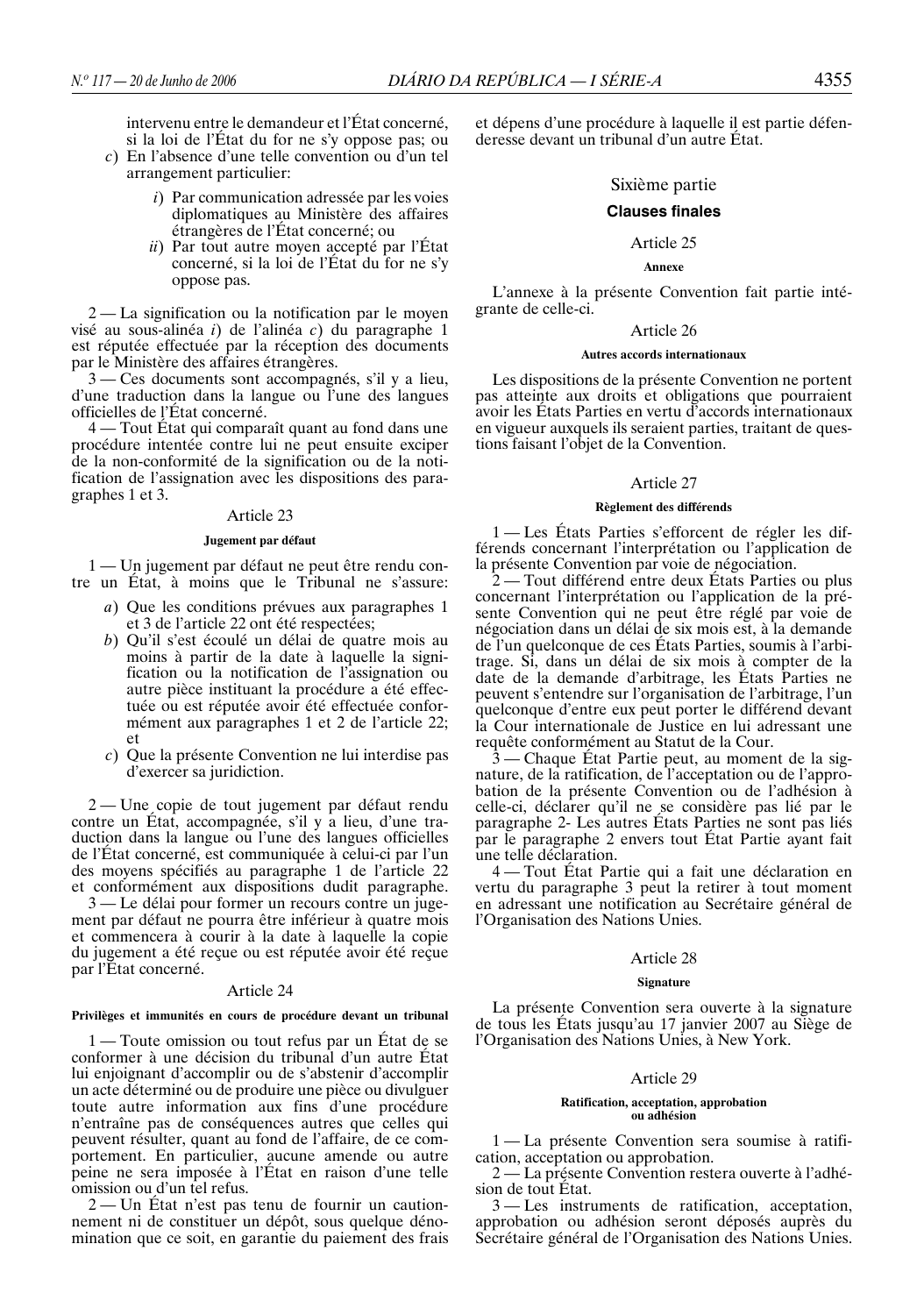#### **Entrée en vigueur**

1 — La présente Convention entrera en vigueur le trentième jour suivant la date de dépôt du trentième instrument de ratification, d'acceptation, d'approbation ou d'adhésion auprès du Secrétaire général de l'Organisation des Nations Unies.

2 — Pour chaque État qui ratifiera, acceptera ou approuvera la présente Convention ou adhérera à celle-ci après le dépôt du trentième instrument de ratification, d'acceptation, d'approbation ou d'adhésion, elle entrera en vigueur le trentième jour suivant la date de dépôt de l'instrument pertinent par ledit État.

## Article 31

#### **Dénonciation**

1 — Tout État Partie peut dénoncer la présente Convention par notification écrite adressée au Secrétaire général de l'Organisation des Nations Unies.

2 — La dénonciation prend effet un an après la date de réception de la notification par le Secrétaire général de l'Organisation des Nations Unies. Toutefois, la présente Convention continuera à s'appliquer à toute question relative aux immunités juridictionnelles des États ou de leurs biens soulevée dans une procédure intentée contre un État devant un tribunal d'un autre État avant la date à laquelle la dénonciation prend effet à l'égard de l'un quelconque des États concernés.

3 — La dénonciation n'affecte en rien le devoir qu'a tout État Partie de remplir toute obligation énoncée dans la présente Convention à laquelle il serait soumis en vertu du droit international indépendamment de celle-ci.

#### Article 32

#### **Dépositaire et notifications**

1 — Le Secrétaire général de l'Organisation des Nations Unies est le dépositaire de la présente Convention.

2 — En sa qualité de dépositaire de la présente Convention, le Secrétaire général de l'Organisation des Nations Unies notifie à tous les États:

- *a*) Toute signature de la présente Convention et tout dépôt d'un instrument de ratification, d'acceptation, d'approbation ou d'adhésion ou d'une notification de dénonciation, conformément aux articles 29 et 31;
- *b*) La date d'entrée en vigueur de la présente Convention, conformément à l'article 30;
- *c*) Tous autres actes et toutes autres notifications ou communications en rapport avec la présente Convention.

#### Article 33

#### **Textes authentiques**

Les textes anglais, arabe, chinois, espagnol, français et russe de la présente Convention font également foi.

En foi de quoi les soussignés, à ce dûment autorisés par leurs gouvernements respectifs, ont signé la présente Convention ouverte à la signature au Siège de l'Organisation des Nations Unies à New York le 17 janvier 2005.

#### ANNEXE

#### **Points convenus en ce qui concerne la compréhension de certaines dispositions de la Convention**

La présente annexe a pour but d'énoncer les points convenus en ce qui concerne la compréhension des dispositions dont il est question.

#### **Article 10**

Le terme «immunité» employé à l'article 10 doit être entendu dans le contexte de l'ensemble de la présente Convention.

Le paragraphe 3 de l'article 10 ne préjuge ni la question de la «levée du voile dissimulant l'entité», ni les questions liées à une situation dans laquelle une entité d'État a délibérément déguisé sa situation financière ou réduit après coup ses actifs pour éviter de satisfaire à une demande, ni d'autres questions connexes.

#### **Article 11**

La référence aux «intérêts en matière de sécurité» de l'État employeur, à l'alinéa *d*) du paragraphe 2 de l'article 11, vise essentiellement à traiter les questions relatives à la sécurité nationale et à la sécurité des missions diplomatiques et des postes consulaires.

Aux termes de l'article 41 de la Convention de Vienne sur les relations diplomatiques de 1961 et de l'article 55 de la Convention de Vienne sur les relations consulaires de 1963, toutes les personnes visées dans ces articles ont le devoir de respecter les lois et règlements du pays hôte, y compris la législation du travail. Parallèlement, aux termes de l'article 38 de la Convention de Vienne sur les relations diplomatiques de 1961 et de l'article 71 de la Convention de Vienne sur les relations consulaires de 1963, l'État d'accueil doit exercer sa juridiction sur ces personnes de façon à ne pas entraver d'une manière excessive l'accomplissement des fonctions de la mission ou du poste consulaire.

#### **Articles 13 et 14**

Le terme «détermination» tel qu'il est employé dans ces articles s'entend non seulement de l'établissement ou de la vérification de l'existence des droits protégés, mais aussi de l'évaluation ou de l'appréciation de ces droits quant au fond, y compris leur contenu, leur portée et leur étendue.

## **Article 17**

L'expression «transaction commerciale» recouvre les questions d'investissement.

## **Article 19**

Le terme «entité» utilisé à l'alinéa *c*) s'entend de l'État en tant que personnalité juridique indépendante, d'une unité constitutive d'un État fédéral, d'une subdivision d'un État, d'un organisme ou d'une institution étatique ou de toute autre entité, dotée d'une personnalité juridique indépendante.

L'expression «les biens qui ont un lien avec l'entité» utilisée à l'alinéa *c*) s'entend dans un sens plus large que la propriété ou la possession.

L'article 19 ne préjuge ni la question de la «levée du voile dissimulant l'entité», ni les questions liées à'une situation dans laquelle une entité d'État a délibérément déguisé sa situation financière ou réduit après coup ses actifs pour éviter de satisfaire à une demande, ni d'autres questions connexes.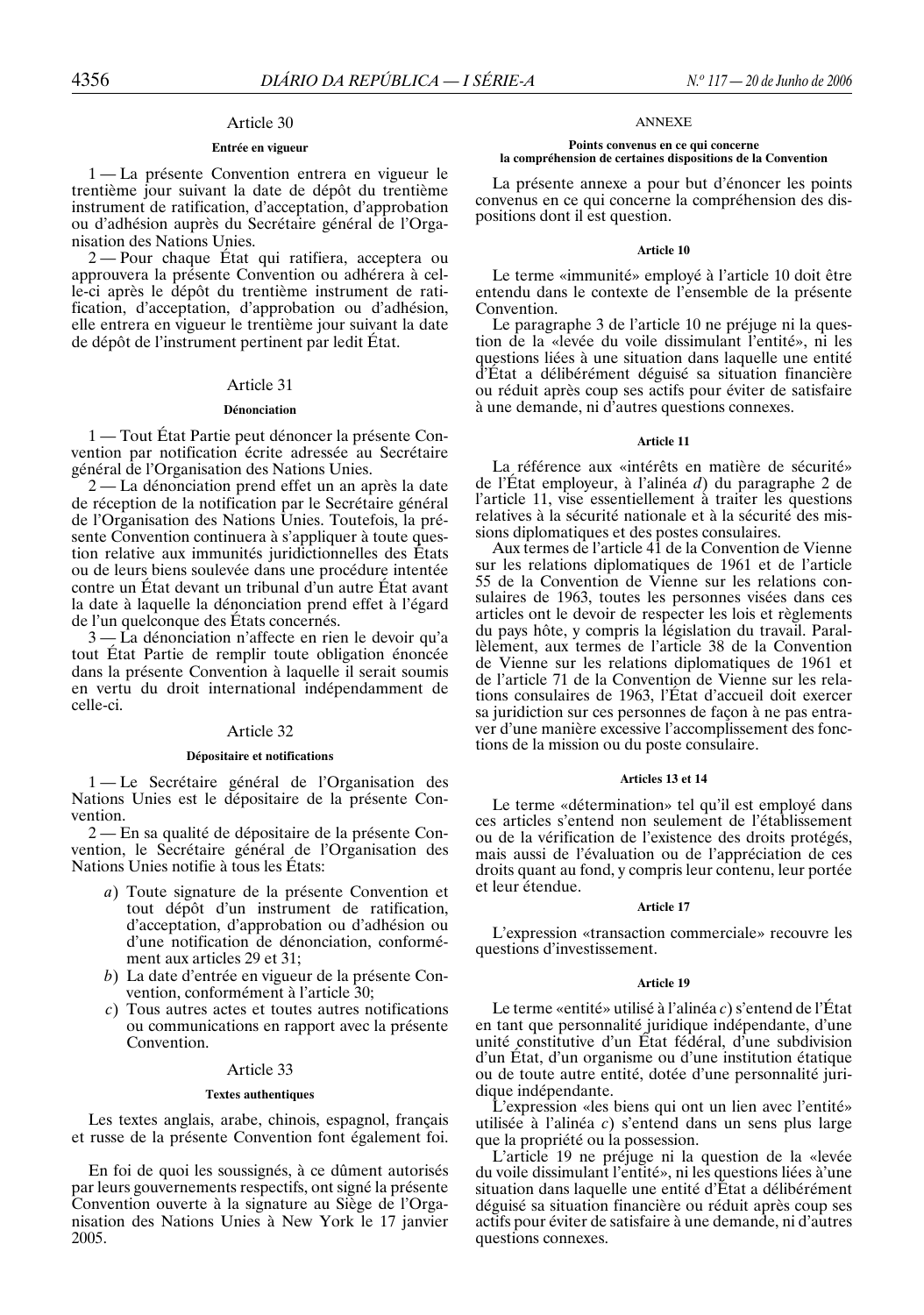## **CONVENÇÃO DAS NAÇÕES UNIDAS SOBRE AS IMUNIDADES JURISDICIONAIS DOS ESTADOS E DOS SEUS BENS**

Os Estados Partes na presente Convenção:

- Considerando que as imunidades jurisdicionais dos Estados e dos seus bens são geralmente aceites como um princípio de direito internacional consuetudinário;
- Tendo em conta os princípios de direito internacional consagrados na Carta das Nações Unidas;
- Convictos que uma convenção internacional sobre as imunidades jurisdicionais dos Estados e dos seus bens reforçará o princípio do Estado de direito e a segurança jurídica, especialmente nas relações dos Estados com as pessoas singulares ou colectivas, e contribuirá para a codificação e desenvolvimento do direito internacional e para a harmonização da prática nesta área;
- Tomando em consideração os desenvolvimentos na prática dos Estados relativamente às imunidades jurisdicionais dos Estados e dos seus bens;
- Afirmando que os princípios de direito internacional consuetudinário continuam a reger as matérias não reguladas pelas disposições da presente Convenção;

acordam no seguinte:

## PARTE I

#### **Introdução**

## Artigo  $1^\circ$

## **Âmbito da presente Convenção**

A presente Convenção aplica-se às imunidades jurisdicionais de um Estado e dos seus bens perante os tribunais de um outro Estado.

## Artigo 2.<sup>o</sup>

#### **Definições**

- 1 Para os efeitos da presente Convenção:
	- *a*) «Tribunal» designa qualquer órgão de um Estado, seja qual for a sua denominação, autorizado a exercer funções jurisdicionais;
	- *b*) «Estado» designa:
		- *i*) O Estado e os seus vários órgãos governamentais;
		- *ii*) As unidades constitutivas de um Estado federal ou subdivisões políticas do Estado autorizadas a praticar actos no exercício da sua autoridade soberana e que exercem essas funções;
		- *iii*) Serviços, organismos públicos ou outras entidades, na medida em que tenham competência para e pratiquem efectivamente actos no exercício da autoridade soberana do Estado;
		- *iv*) Representantes do Estado no exercício dessas funções;
	- *c*) «Transacção comercial» designa:
		- *i*) Qualquer contrato ou transacção comercial para a venda de bens ou prestação de serviços;
		- *ii*) Qualquer contrato de empréstimo ou outra transacção de natureza financeira,

incluindo qualquer garantia obrigacional e obrigação de indemnização relativamente aos mesmos;

*iii*) Qualquer outro contrato ou transacção de natureza comercial, industrial ou profissional, excluindo contratos de trabalho.

2 — Para determinar se um contrato ou transacção constituem uma «transacção comercial», ao abrigo do n.<sup>o</sup> 1 da alínea *c*), deve ter-se em conta, em primeiro lugar, a natureza do contrato ou transacção, devendo o seu objectivo ser também tido em conta se as partes assim o convencionarem no contrato ou transacção, ou se, na prática do Estado do foro, esse objectivo for pertinente para determinar a natureza não comercial do contrato ou transacção.

 $3$  — As disposições dos n.<sup>os</sup> 1 e 2 relativamente às definições para os efeitos da presente Convenção não afectam o emprego desses termos nem o significado que lhes possa ser atribuído noutros instrumentos internacionais ou no direito interno de qualquer Estado.

## Artigo 3.º

#### **Privilégios e imunidades não afectados pela presente Convenção**

1 — A presente Convenção não afecta os privilégios e imunidades de que goza um Estado, ao abrigo do direito internacional, relativamente ao exercício das funções:

- *a*) Das suas missões diplomáticas, postos consulares, missões especiais, missões junto de organizações internacionais ou delegações junto de órgãos de organizações internacionais ou de conferências internacionais; e
- *b*) Das pessoas relacionadas com as mesmas.

2 — A presente Convenção não afecta os privilégios e imunidades concedidos *ratione personae,* ao abrigo do direito internacional, aos chefes de Estado.

3 — A presente Convenção não afecta as imunidades de que goza um Estado, ao abrigo do direito internacional, relativamente a aeronaves ou objectos espaciais de que é proprietário ou que explora.

# Artigo 4.º

#### **Não retroactividade da presente Convenção**

Sem prejuízo da aplicação de quaisquer normas previstas na presente Convenção às quais as imunidades jurisdicionais dos Estados e dos seus bens estão sujeitos ao abrigo do direito internacional, independentemente do previsto na presente Convenção, as suas disposições não se aplicarão a qualquer questão de imunidades jurisdicionais dos Estados ou dos seus bens suscitadas num processo judicial instaurado contra um Estado junto de um tribunal de outro Estado antes da entrada em vigor da presente Convenção entre os Estados em questão.

## PARTE II

## **Princípios gerais**

# Artigo 5.º

#### **Imunidade dos Estados**

Sob reserva das disposições da presente Convenção, um Estado goza, em relação a si próprio e aos seus bens, de imunidade de jurisdição junto dos tribunais de um outro Estado.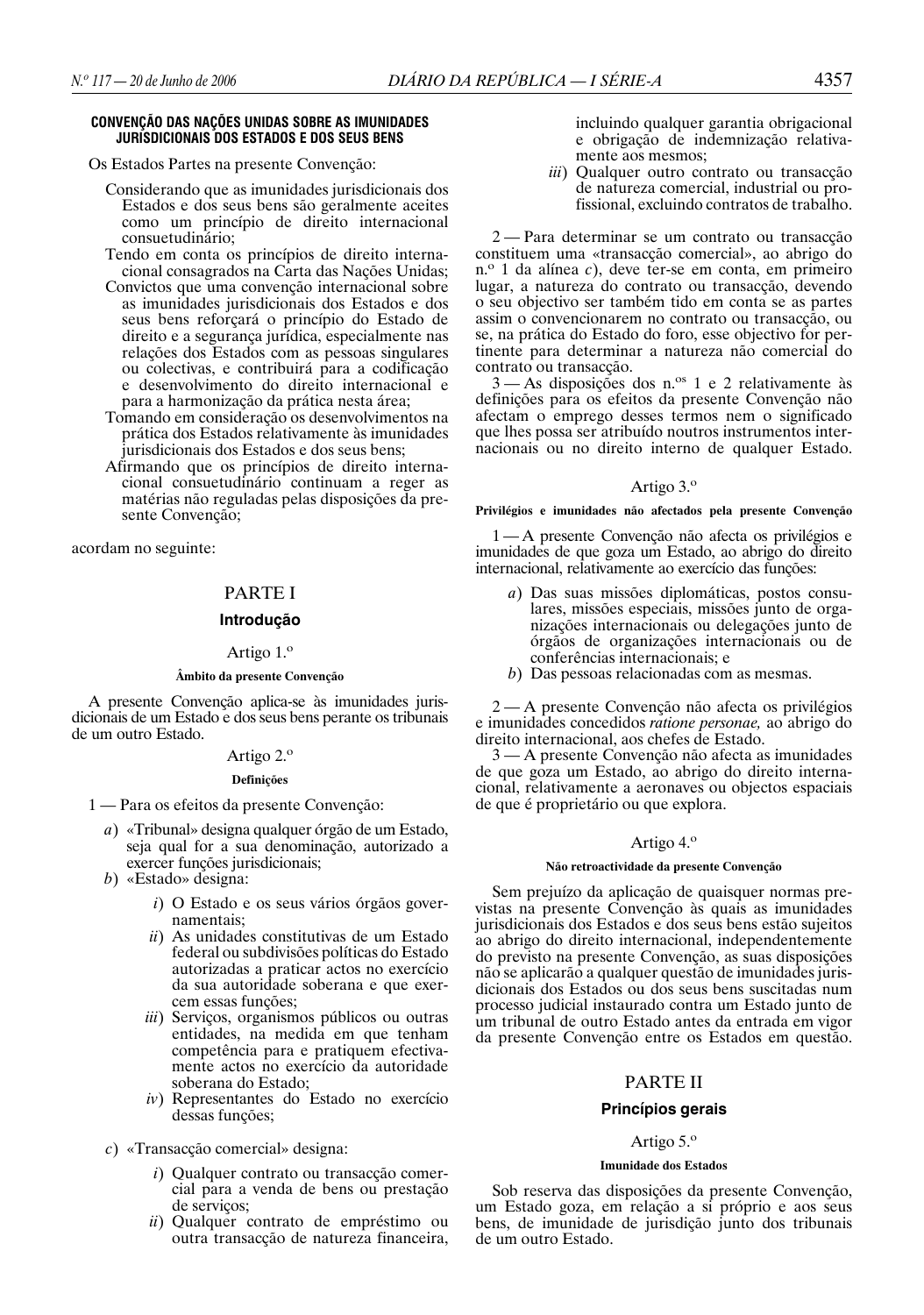# Artigo 6.º

#### **Modalidades para garantir a imunidade dos Estados**

1 — Um Estado garante a imunidade dos Estados prevista no artigo 5.º abstendo-se de exercer a sua jurisdição num processo judicial instaurado nos seus tribunais contra outro Estado e, para esse fim, assegurará que os seus tribunais determinem oficiosamente que a imunidade desse outro Estado prevista no artigo 5.º seja respeitada.

 $\hat{2}$  — Um processo judicial instaurado num tribunal de um Estado será considerado como tendo sido instaurado contra um outro Estado se esse outro Estado:

- *a*) For citado como parte nesse processo judicial; ou
- *b*) Não for citado como parte no processo judicial mas o processo visa, com efeito, afectar os bens, direitos, interesses ou actividades desse outro Estado.

# Artigo 7.º

#### **Consentimento expresso para o exercício da jurisdição**

1 — Um Estado não pode invocar a imunidade de jurisdição num processo judicial num tribunal de outro Estado, relativamente a uma questão ou lide, se tiver consentido expressamente no exercício da jurisdição por esse tribunal em relação a essa mesma questão ou lide:

- *a*) Por acordo internacional;
- *b*) Por contrato escrito; ou
- *c*) Por declaração perante o tribunal ou comunicação escrita num determinado processo judicial.

2 — A aceitação por parte de um Estado no que diz respeito à aplicação da lei de um outro Estado não será interpretado como consentimento para o exercício da jurisdição pelos tribunais desse outro Estado.

## Artigo  $8.^\circ$

#### **Efeito da participação num processo em tribunal**

1 — Um Estado não pode invocar a imunidade de jurisdição num processo num tribunal de outro Estado se:

- *a*) Foi o próprio Estado a instaurar o dito processo; ou
- *b*) Interveio no processo ou fez alguma diligência em relação ao mérito da causa. Todavia, se o Estado demonstrar ao tribunal que não poderia ter tomado conhecimento dos factos sobre os quais um pedido de imunidade se poderia fundamentar, senão após ter feito tal diligência, pode invocar a imunidade com base nesses factos desde que o faça com a maior brevidade possível.

2 — Não se considera que um Estado tenha consentido no exercício da jurisdição de um tribunal de um outro Estado se intervier num processo judicial ou tomar quaisquer outras medidas com o único objectivo de:

- *a*) Invocar a imunidade; ou
- *b*) Fazer valer um direito relativo a um bem em causa no processo.

3 — A comparência de um representante de um Estado num tribunal de outro Estado como testemunha não será interpretado como consentimento para o exercício da jurisdição pelo tribunal.

4 — A não comparência de um Estado num processo num tribunal de outro Estado não será interpretada como consentimento para o exercício da jurisdição pelo tribunal.

# Artigo 9.º

#### **Pedidos reconvencionais**

1 — Um Estado que instaure um processo num tribunal de outro Estado não pode invocar a imunidade de jurisdição perante o mesmo tribunal relativamente a qualquer pedido reconvencional resultante da mesma relação jurídica ou dos mesmos factos do pedido principal.

2 — Um Estado que intervier para apresentar um pedido num processo num tribunal de outro Estado não pode invocar a imunidade de jurisdição perante o mesmo tribunal relativamente a qualquer pedido reconvencional resultante da mesma relação jurídica ou dos mesmos factos do pedido apresentado pelo Estado.

3 — Um Estado que apresentar um pedido reconvencional num processo intentado contra si num tribunal de outro Estado não pode invocar a imunidade de jurisdição no dito tribunal relativamente ao pedido principal.

# PARTE III

# **Processos judiciais nos quais os Estados não podem invocar imunidade**

## Artigo  $10.0$

#### **Transacções comerciais**

1 — Se um Estado realizar uma transacção comercial com uma pessoa singular ou colectiva estrangeira e, em resultado das regras aplicáveis de direito internacional privado, as divergências relativas a essa transacção comercial forem submetidas à jurisdição de um tribunal de outro Estado, o Estado não pode invocar imunidade de jurisdição num processo judicial relativo à mesma transacção comercial.

- $2 O n$ .<sup>o</sup> 1 não se aplica:
	- *a*) No caso de uma transacção comercial entre Estados; ou
	- *b*) Se as partes na transacção comercial tiverem acordado expressamente em sentido diverso.

3 — Quando uma empresa pública ou outra entidade criada por um Estado com personalidade jurídica autónoma e tiver a capacidade de:

- *a*) Demandar ou ser demandado em juízo; e
- *b*) Adquirir, ser proprietária, possuir ou dispor de bens, incluindo os bens que esse Estado a autorizou a explorar ou a gerir;

for parte num processo judicial relacionado com uma transacção comercial em que essa empresa ou entidade participou, a imunidade de jurisdição de que goza o Estado em questão não será afectada.

## Artigo 11.º

## **Contratos de trabalho**

1 — Salvo acordo em contrário entre os Estados em questão, um Estado não pode invocar a imunidade de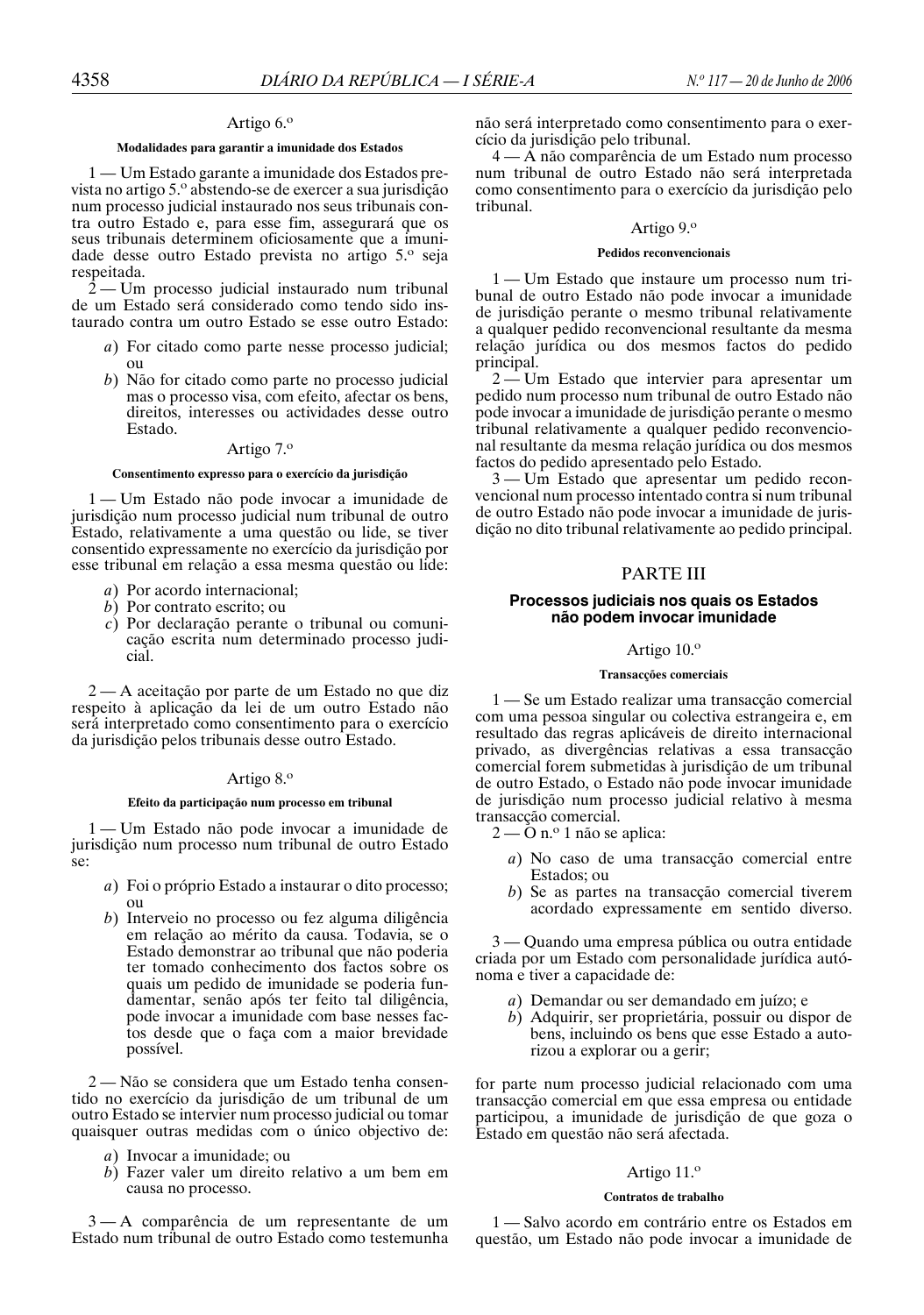jurisdição num tribunal de outro Estado que seja competente para julgar o caso num processo judicial que diga respeito a um contrato de trabalho entre o Estado e uma pessoa singular para um trabalho realizado ou que se deveria realizar, no todo ou em parte, no território desse outro Estado.

 $2 - O$  n.<sup>o</sup> 1 não se aplica se:

- *a*) O trabalhador foi contratado para desempenhar funções específicas que decorrem do exercício de poderes públicos;
- *b*) O trabalhador for:
	- *i*) Um agente diplomático, tal como definido na Convenção de Viena sobre as Relações Diplomáticas de 1961;
	- *ii*) Um funcionário consular, tal como definido na Convenção de Viena sobre as Relações Consulares de 1963;
	- *iii*) Um membro do pessoal diplomático das missões permanentes junto de organizações internacionais, de missões especiais, ou se for contratado para representar um Estado numa conferência internacional; ou
	- *iv*) Uma qualquer outra pessoa que goze de imunidade diplomática;
- *c*) O processo judicial se referir à contratação, renovação do contrato ou reintegração do trabalhador;
- *d*) O processo judicial se referir à cessação unilateral do contrato ou ao despedimento do trabalhador e, se assim for determinado pelo chefe de Estado, chefe de governo ou ministro dos negócios estrangeiros do Estado empregador, esse processo puser em causa os interesses de segurança desse Estado;
- *e*) O trabalhador for nacional do Estado empregador no momento da instauração do processo judicial, salvo se a pessoa em causa tiver residência permanente no Estado do foro; ou
- *f*) O Estado empregador e o trabalhador acordaram diversamente por escrito, sob reserva de considerações de ordem pública conferindo aos tribunais do Estado do foro jurisdição exclusiva em função do objecto do processo.

## Artigo  $12.°$

#### **Danos causados a pessoas e bens**

Salvo acordo em contrário entre os Estados em questão, um Estado não pode invocar a imunidade de jurisdição num tribunal de outro Estado que seja competente para julgar o caso num processo relacionado com uma indemnização pecuniária, em caso de morte ou de ofensa à integridade física de uma pessoa, ou em caso de dano ou perda de bens materiais causados por um acto ou omissão alegadamente atribuído ao Estado, se esse acto ou omissão ocorreu, no todo ou em parte, no território desse outro Estado e se o autor do acto ou omissão se encontrava nesse território no momento da prática do acto ou omissão.

## Artigo  $13.^{\rm o}$

#### **Propriedade, posse e utilização de bens**

Salvo acordo em contrário entre os Estados em questão, um Estado não pode invocar a imunidade de jurisdição num tribunal de outro Estado que seja competente para julgar o caso num processo judicial para a determinação de:

- *a*) Quaisquer direitos do Estado sobre um bem imóvel, a sua posse ou utilização, ou qualquer obrigação do Estado resultante dos seus direitos, posse ou utilização desse bem imóvel situado no Estado do foro;
- *b*) Quaisquer direitos do Estado sobre bens móveis ou imóveis em virtude de uma herança, doação ou *bona vacantia;* ou
- *c*) Quaisquer direitos do Estado na administração de bens, tais como uma propriedade fideicomissária, o património resultante de uma falência ou os bens de uma sociedade em caso de dissolução.

# Artigo 14.º

#### **Propriedade intelectual e industrial**

Salvo acordo em contrário entre os Estados em questão, um Estado não pode invocar a imunidade de jurisdição num tribunal de outro Estado que seja competente para julgar o caso num processo judicial relacionado com:

- *a*) A determinação de qualquer direito do Estado numa patente, modelo ou *design* industrial, nome comercial ou firma, marca registada, direitos de autor ou qualquer outra forma de propriedade intelectual ou industrial que beneficie de alguma protecção jurídica, ainda que provisória, no Estado do foro; ou
- *b*) Uma alegada violação pelo Estado, no território do Estado do foro, de um direito do tipo do previsto na alínea *a*) pertencente a um terceiro e que se encontra protegido no Estado do foro.

# Artigo 15.º

#### **Participação em sociedades ou outras pessoas colectivas**

1 — Um Estado não pode invocar a imunidade de jurisdição num tribunal de outro Estado que seja competente para julgar o caso, num processo judicial relacionado com a sua participação numa sociedade ou outra pessoa colectiva, dotada ou não de personalidade jurídica, quando o processo diga respeito às relações entre o Estado e a sociedade ou outra pessoa colectiva, quando estas:

- *a*) Incluam outros participantes que não Estados ou organizações internacionais; e
- *b*) Estejam registadas ou tenham sido constituídas ao abrigo da lei do Estado do foro ou tenham a sua sede ou actividade principal nesse Estado.

2 — Um Estado pode, todavia, invocar a imunidade de jurisdição num processo deste tipo se os Estados interessados assim o tiverem acordado ou se as partes no diferendo assim o convieram por escrito ou, ainda, se o instrumento que criou ou rege a sociedade ou outra pessoa colectiva em questão contiver disposições para esse efeito.

## Artigo  $16.$ <sup>o</sup>

## **Navios de que um Estado é proprietário ou explora**

1 — Salvo acordo em contrário entre os Estados em questão, um Estado que é proprietário ou explora um navio não pode invocar a imunidade de jurisdição num tribunal de outro Estado que seja competente para julgar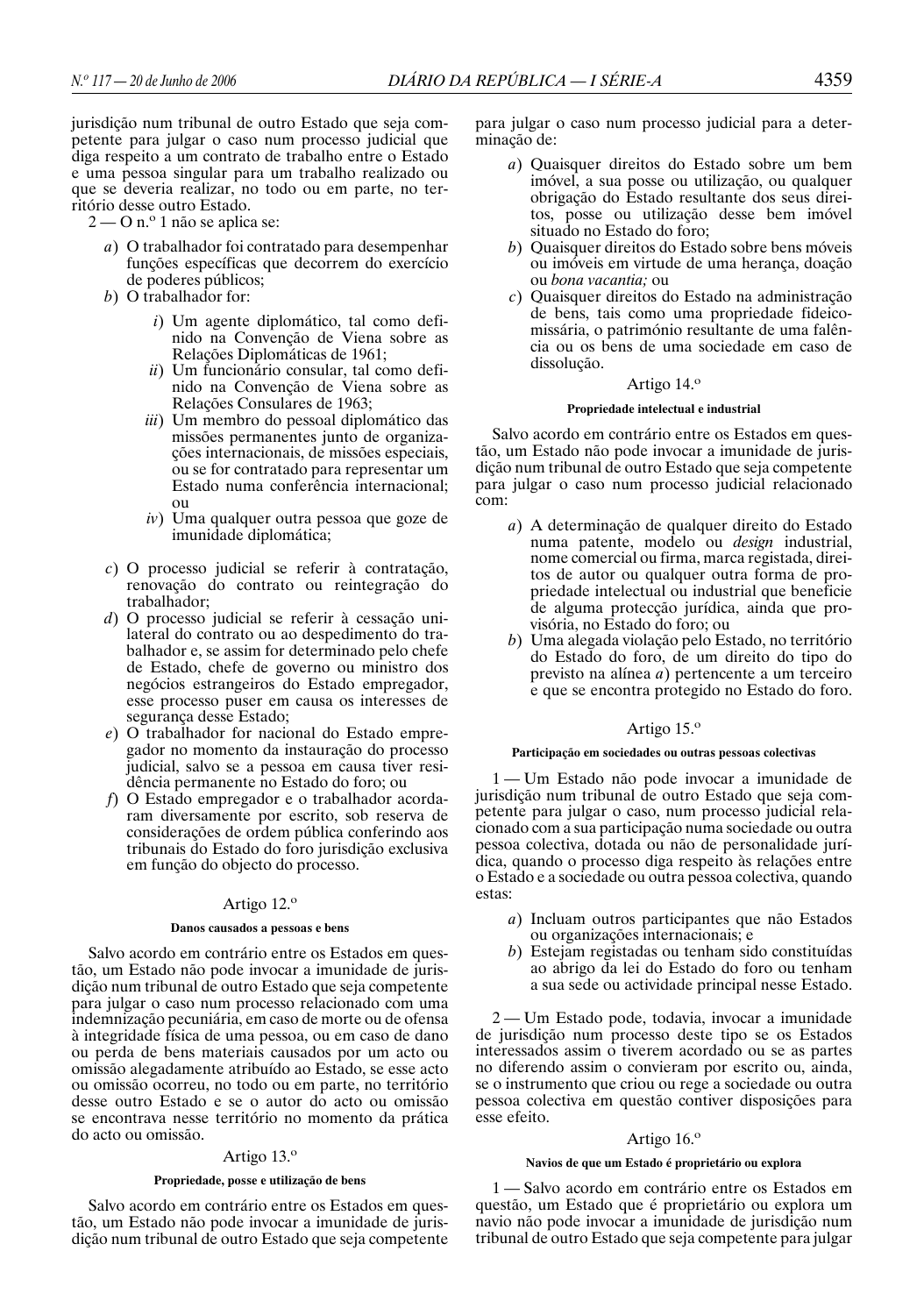o caso num processo judicial relacionado com a exploração desse navio se, no momento do facto que deu lugar à acção, o navio estava a ser utilizado para outra finalidade que não a de serviço público sem fins comerciais.

 $2 - O$  n.º 1 não se aplica a navios de guerra nem a unidades auxiliares da marinha de guerra, nem a outros vasos de que um Estado seja proprietário ou explora e que são, em dado momento, utilizados exclusivamente para serviços públicos sem fins comerciais.

3 — Salvo acordo em contrário entre os Estados em questão, um Estado não pode invocar a imunidade de jurisdição num tribunal de outro Estado que seja competente para julgar o caso num processo judicial relacionado com o transporte de carga a bordo de um navio de que esse Estado é proprietário ou explora se, no momento do facto que deu lugar à acção, o navio estava a ser utilizado para outra finalidade que não a de serviço público sem fins comerciais.

4 — O n.º 3 não se aplica a qualquer carga transportada a bordo dos navios a que se refere o n. $\degree$  2 nem a qualquer carga de que um Estado é proprietário e que é utilizada ou destinada a ser utilizada exclusivamente com a finalidade de serviço público sem fins comerciais.

5 — Os Estados podem invocar todos os meios de defesa, prescrição e limitação de responsabilidade disponíveis para os navios privados e suas cargas e respectivos proprietários.

6 — Se, num processo judicial, surgir uma questão relacionada com a natureza pública e não comercial de um navio de que um Estado é proprietário ou explora ou da carga de que um Estado é proprietário, um certificado assinado por um representante diplomático ou por outra autoridade competente desse Estado, notificando o tribunal, fará prova da natureza do navio ou da carga.

## Artigo  $17.$ <sup>o</sup>

## **Efeito de um acordo de arbitragem**

Se um Estado concluir por escrito um acordo com uma pessoa singular ou colectiva estrangeira para submeter a arbitragem as divergências relativas a uma transacção comercial, esse Estado não pode invocar, salvo previsão em contrário no acordo de arbitragem, a imunidade de jurisdição num tribunal de outro Estado que seja competente para julgar o caso num processo judicial relativo:

- *a*) À validade, interpretação ou aplicação do acordo de arbitragem;
- *b*) Ao processo de arbitragem; ou
- *c*) À confirmação ou rejeição da decisão arbitral.

# PARTE IV

# **Imunidade dos Estados relativamente a medidas cautelares e de execução relacionadas com processos judiciais.**

## Artigo 18.º

#### **Imunidade dos Estados relativamente a medidas cautelares anteriores ao julgamento**

Não poderão ser tomadas, em conexão com um processo judicial num tribunal de outro Estado, quaisquer medidas cautelares prévias ao julgamento contra os bens de um Estado, tais como o arrolamento ou arresto, salvo se e na medida em que:

- *a*) O Estado consentiu expressamente na aplicação de tais medidas:
	- *i*) Por acordo internacional;
	- *ii*) Por acordo de arbitragem ou por contrato escrito; ou
	- *iii*) Por declaração num tribunal ou por comunicação escrita após o litígio entre as partes ter surgido; ou
- *b*) O Estado reservou ou afectou bens para satisfação do pedido que constitui o objecto desse processo.

## Artigo  $19.°$

#### **Imunidade dos Estados relativamente a medidas de execução posteriores ao julgamento**

Não poderão ser tomadas, em conexão com um processo judicial num tribunal de outro Estado, quaisquer medidas de execução posteriores ao julgamento contra os bens de um Estado, tais como o arrolamento, arresto ou penhora, salvo se e na medida em que:

- *a*) O Estado consentiu expressamente na aplicação de tais medidas:
	- *i*) Por acordo internacional;
	- *ii*) Por acordo de arbitragem ou por contrato escrito; ou
	- *iii*) Por declaração num tribunal ou por comunicação escrita após o litígio entre as partes ter surgido; ou
- *b*) O Estado reservou ou afectou bens para satisfação do pedido que constitui o objecto desse processo; ou
- *c*) For demonstrado que os bens são especificamente utilizados ou destinados a ser utilizados pelo Estado com outra finalidade que não a do serviço público sem fins comerciais e estão situados no território do Estado do foro, com a condição de que as medidas de execução posteriores ao julgamento sejam tomadas apenas contra os bens relacionados com a entidade contra a qual o processo judicial foi instaurado.

# Artigo  $20$ . $\circ$

#### **Efeito do consentimento para o exercício da jurisdição sobre a adopção de medidas cautelares e de execução**

Nos casos em que o consentimento para a adopção de medidas cautelares e de execução seja necessário em virtude dos artigos 18.º e 19.º, o consentimento para o exercício da jurisdição ao abrigo do artigo 7.º não implica que haja consentimento para a adopção de medidas cautelares e de execução.

# Artigo 21.º

## **Categorias específicas de bens**

1 — As seguintes categorias de bens do Estado, nomeadamente, não são consideradas como bens especificamente utilizados ou destinados a ser utilizados pelo Estado com outra finalidade que não a de serviço público sem fins comerciais ao abrigo da alínea *c*) do artigo 19.<sup>o</sup>:

*a*) Os bens, incluindo qualquer conta bancária, utilizados ou destinados a ser utilizados no exer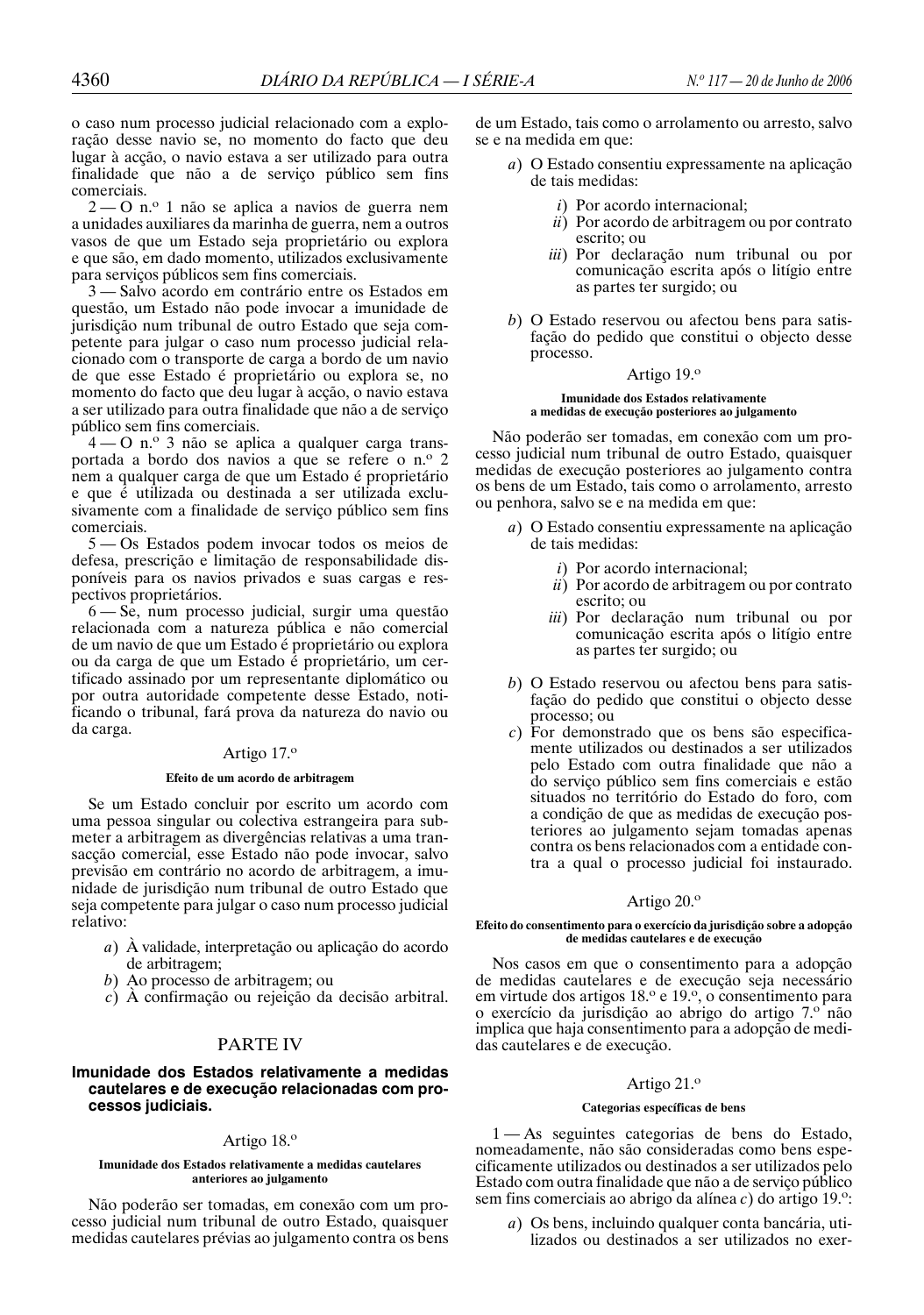cício das funções da missão diplomática do Estado ou dos seus postos consulares, missões especiais, missões junto de organizações internacionais, ou delegações junto de órgãos de organizações internacionais ou de conferências internacionais;

- *b*) Os bens de natureza militar ou utilizados ou destinados a serem utilizados no exercício de funções militares;
- *c*) Os bens do banco central ou de outra autoridade monetária do Estado;
- *d*) Os bens que fazem parte do património cultural do Estado ou dos seus arquivos e que não estão à venda ou que não são destinados a serem vendidos;
- *e*) Os bens que fazem parte de uma exposição de objectos de interesse científico, cultural ou histórico e que não estão à venda ou que não são destinados a serem vendidos.

2 — O n.º 1 aplica-se sem prejuízo do disposto nos artigos 18. $\degree$  e nas alíneas *a*) e *b*) do artigo 19. $\degree$ 

# PARTE V

# **Disposições diversas**

## Artigo  $22.^{\circ}$

## **Citação ou notificação dos actos introdutórios da instância**

1 — A citação ou notificação da instauração de um processo contra um Estado deverá ser efectuada:

- *a*) Em conformidade com qualquer convenção internacional aplicável que seja vinculativa para o Estado do foro e para o Estado em questão; ou
- *b*) Em conformidade com qualquer acordo especial em matéria de citação ou notificação entre o autor da acção e o Estado em questão se o direito do Estado do foro não o impedir; ou
- *c*) Na ausência de convenção ou acordo especial:
	- *i*) Por comunicação por via diplomática ao Ministério dos Negócios Estrangeiros do Estado em questão; ou
	- *ii*) Por qualquer outro meio aceite pelo Estado em questão, se a lei do Estado do foro não o impedir.

2 — No caso da subalínea *i*) da alínea *c*) do n.º 1, considera-se que a citação ou notificação foi efectuada no momento da recepção dos documentos pelo Ministério dos Negócios Estrangeiros.

3 — Estes documentos serão acompanhados, caso necessário, de uma tradução para a língua oficial, ou para uma das línguas oficiais, do Estado em questão.

4 — Qualquer Estado que compareça perante um tribunal numa questão de mérito num processo judicial instaurado contra si não poderá doravante alegar que a citação ou notificação não obedeceram ao disposto nos n. $\rm{^{os}}$  1 e 3.

#### Artigo  $23.°$

#### **Julgamento à revelia**

1 — Um julgamento à revelia não poderá ser realizado contra um Estado salvo se o tribunal se tiver assegurado de que:

*a*) Os requisitos previstos nos n.<sup>os</sup> 1 e 3 do artigo 22.º foram observados;

- *b*) Decorreu um período de pelo menos quatro meses a partir da data em que a citação ou notificação que deram início ao processo foram entregues ou consideradas como tendo sido entregues em conformidade com os n.<sup>os</sup> 1 e 2 do artigo 22.º; e
- *c*) A presente Convenção não o impeça de exercer a sua jurisdição.

2 — Uma cópia da sentença relativa a qualquer julgamento à revelia contra um Estado, acompanhada caso necessário de uma tradução na língua oficial ou numa das línguas oficiais do Estado em questão, deverá ser comunicada ao mesmo através de um dos meios previstos no n.º 1 do artigo 22.º e em conformidade com as disposições do mesmo número.

3 — O prazo para recorrer de um julgamento à revelia não será inferior a quatro meses e terá início a partir da data em que a cópia da sentença é recebida, ou considerada como tendo sido recebida, pelo Estado em questão.

## Artigo 24.<sup>o</sup>

# **Privilégios e imunidades durante um processo em tribunal**

1 — Qualquer incumprimento ou recusa de cumprimento por parte de um Estado de uma decisão de um tribunal de um outro Estado intimando-o a praticar ou a abster-se de praticar um determinado acto, a produzir qualquer documento ou fornecer qualquer outra informação para os efeitos de um processo não terá quaisquer consequências para além das que possam resultar dessa mesma conduta em relação ao mérito da causa. Em particular, nenhuma multa ou sanção será aplicada a esse Estado em resultado do incumprimento ou de recusa do cumprimento.

2 — Um Estado não será obrigado a prestar qualquer caução ou depósito, seja qual for a sua denominação, para garantir o pagamento de custas judiciais ou outras despesas em qualquer processo em que seja réu perante um tribunal de outro Estado.

## PARTE VI

## **Disposições finais**

## Artigo 25.º

## **Anexo**

O anexo à presente Convenção faz parte integral da mesma.

## Artigo  $26.$ <sup>o</sup>

#### **Outros acordos internacionais**

Nada na presente Convenção afectará os direitos e as obrigações dos Estados Partes que decorram de acordos internacionais que tratem de matérias constantes da presente Convenção e que se apliquem nas relações entre as partes.

# Artigo 27.º

## **Resolução de diferendos**

1 — Os Estados Partes deverão tentar solucionar os diferendos relativos à interpretação ou aplicação da presente Convenção através da negociação.

2 — Qualquer diferendo entre dois ou mais Estados Partes relativo à interpretação ou aplicação da presente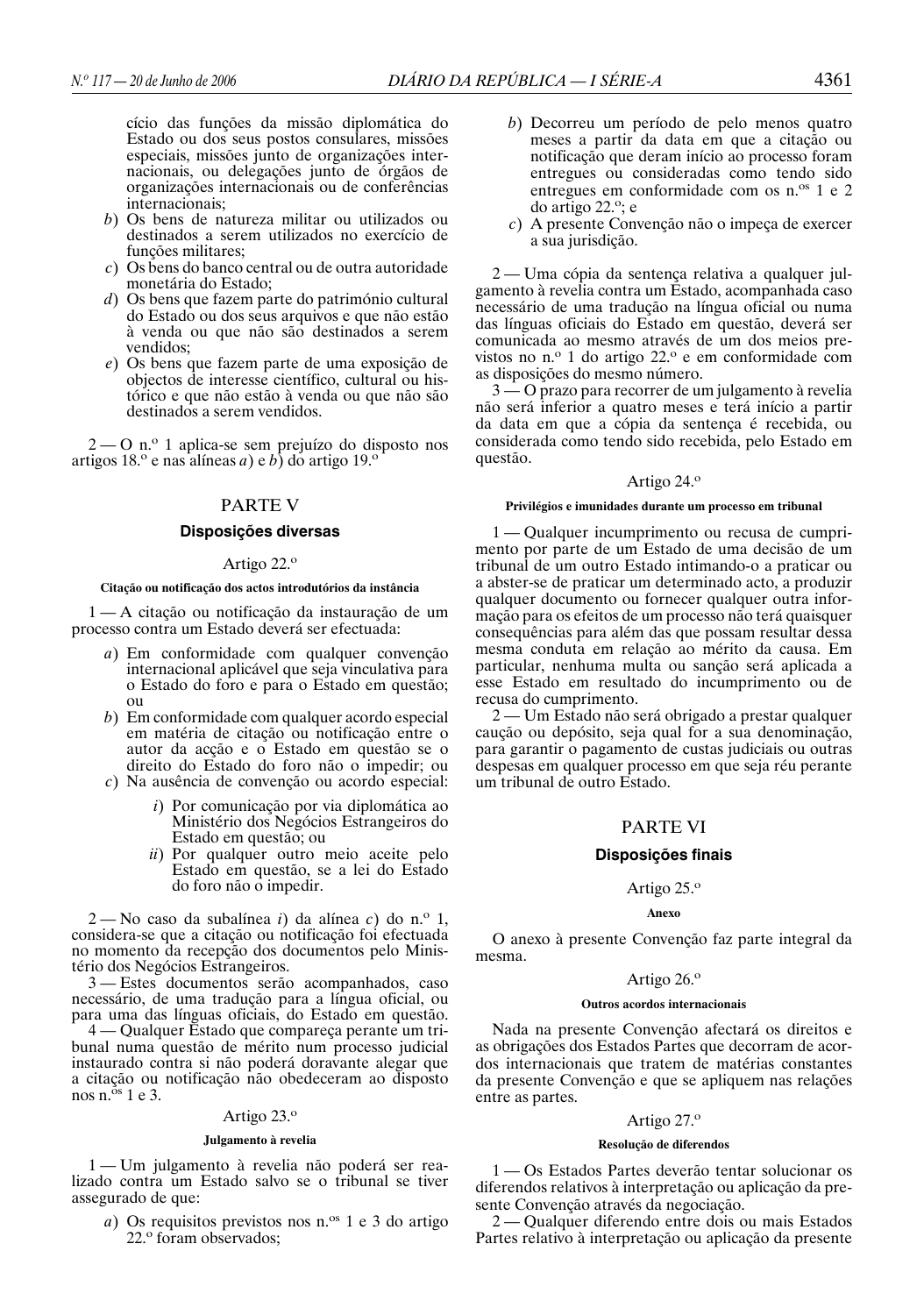Convenção que não for resolvido através da negociação num prazo de seis meses deverá, a pedido de qualquer desses Estados Partes, ser submetido a arbitragem. No caso de, seis meses após a data do pedido de arbitragem, os mesmos Estados Partes não tiverem chegado a um acordo sobre a organização da arbitragem, qualquer desses Estados Partes poderá levar o diferendo ao Tribunal Internacional de Justiça através de um pedido feito em conformidade com o Estatuto do Tribunal.

3 — Cada Estado Parte poderá, no momento da assinatura, ratificação, aceitação ou aprovação, ou adesão à presente Convenção, declarar que não se considera vinculado pelo n.º 2 do presente artigo. Os outros Estados Partes não ficarão vinculados pelo n.º 2 do presente artigo relativamente a qualquer Estado Parte que tenha feito tal declaração.

4 — Qualquer Estado Parte que tenha feito uma declaração em conformidade com o n.º 3 do presente artigo poderá, em qualquer momento, retirar essa declaração por notificação ao Secretário-Geral das Nações Unidas.

#### Artigo  $28.°$

#### **Assinatura**

A presente Convenção está aberta à assinatura por todos os Estados até 17 de Janeiro de 2007 na sede das Nações Unidas, em Nova Iorque.

## Artigo  $29.°$

## **Ratificação, aceitação, aprovação ou adesão**

1 — A presente Convenção está sujeita a ratificação, aceitação ou aprovação.

2 — A presente Convenção está aberta à adesão de qualquer Estado.

3 — Os instrumentos de ratificação, aceitação, aprovação ou adesão serão depositados junto do Secretário-Geral das Nações Unidas.

#### Artigo  $30$ . $^{\circ}$

## **Entrada em vigor**

1 — A presente Convenção entrará em vigor no 30.<sup>o</sup> dia seguinte à data do depósito do  $30^\circ$  instrumento de ratificação, aceitação, aprovação ou adesão junto do Secretário-Geral das Nações Unidas.

2 — Para cada Estado que ratifique, aceite, aprove ou adira à presente Convenção após o depósito do 30.º instrumento de ratificação, aceitação, aprovação ou adesão a Convenção entrará em vigor no 30.º dia seguinte ao depósito por esse Estado do seu instrumento de ratificação, aceitação, aprovação ou adesão.

#### Artigo  $31$ <sup>o</sup>

#### **Denúncia**

1 — Qualquer Estado Parte poderá denunciar a presente Convenção através de uma notificação escrita ao Secretário-Geral das Nações Unidas.

2 — A denúncia produzirá os seus efeitos um ano após a data de recepção da notificação pelo Secretário-Geral das Nações Unidas. A presente Convenção continuará, todavia, a aplicar-se a qualquer questão de imunidades jurisdicionais dos Estados ou dos seus bens, suscitada num processo instaurado contra um Estado num tribunal de outro Estado antes da data em que a denúncia produz os seus efeitos para qualquer dos Estados em questão.

3 — A denúncia não prejudica o dever de qualquer Estado Parte de cumprir qualquer obrigação prevista na presente Convenção à qual estaria sujeito ao abrigo do direito internacional independentemente da presente Convenção.

## Artigo 32.<sup>o</sup>

## **Depositário e notificações**

1 — O Secretário-Geral das Nações Unidas é designado depositário da presente Convenção.

2 — Na qualidade de depositário da presente Convenção, o Secretário-Geral das Nações Unidas notificará a todos os Estados:

- *a*) As assinaturas da presente Convenção e o depósito de instrumentos de ratificação, aceitação, aprovação ou adesão ou notificações de denúncia, ao abrigo dos artigos 29.º e 31.º;
- *b*) A data de entrada em vigor da presente Convenção, ao abrigo do artigo 30.º;
- *c*) Outros actos, notificações ou comunicações relacionados com a presente Convenção.

## Artigo 33.º

#### **Textos autênticos**

Os textos da presente Convenção em árabe, chinês, inglês, francês, russo e espanhol são igualmente autênticos.

Em fé do que, os abaixo assinados, estando devidamente autorizados pelos respectivos Governos, assinaram a presente Convenção, aberta à assinatura na sede das Nações Unidas, em Nova Iorque, em 17 de Janeiro de 2005.

#### ANEXO

#### **Interpretação acordada em relação a determinadas disposições da Convenção**

O presente anexo tem o objectivo de estabelecer o entendimento atribuído às disposições a que diz respeito.

# **Artigo 10.o**

O termo «imunidade» constante do artigo 10.º deve ser compreendido no contexto da presente Convenção no seu todo.

O n.º 3 do artigo 10.º não prejudica a questão do «levantar o véu da sociedade» nem as questões relacionadas com uma situação na qual uma entidade do Estado deliberadamente falseou a sua situação financeira ou, subsequentemente, reduziu o seu património para evitar satisfazer um pedido ou outras questões conexas.

#### **Artigo 11.o**

Na alínea *d*) do n.º 2 do artigo 11.º, a referência a «interesses de segurança» do Estado empregador visa essencialmente questões de segurança nacional e de segurança das missões diplomáticas e postos consulares.

Nos termos do artigo 41.º da Convenção de Viena sobre as Relações Diplomáticas de 1961 e do artigo 55.<sup>o</sup> da Convenção de Viena sobre as Relações Consulares de 1963, todas as pessoas referidas nesses artigos têm